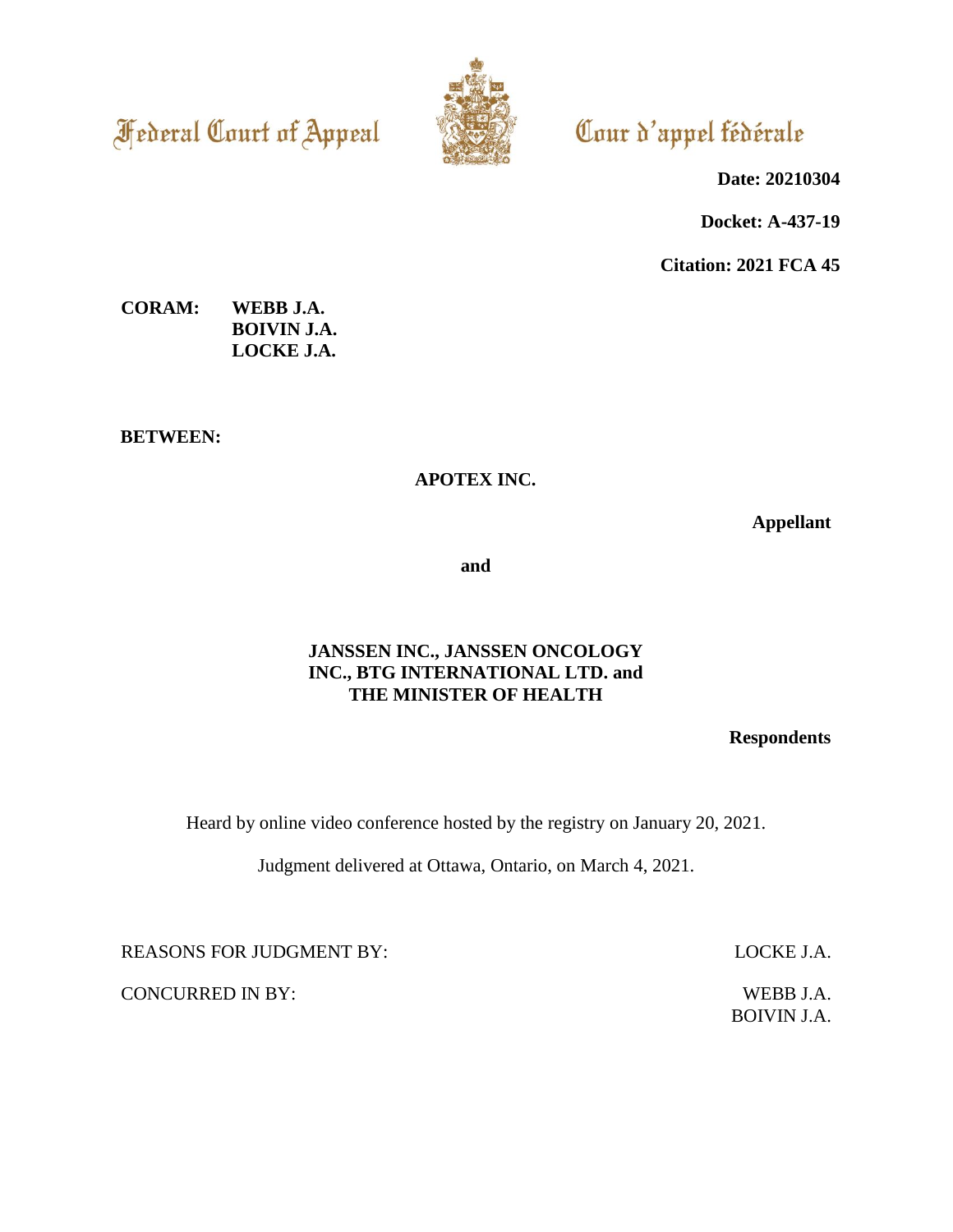**Federal Court of Appeal** 



# Cour d'appel fédérale

**Date: 20210304**

**Docket: A-437-19**

**Citation: 2021 FCA 45**

**CORAM: WEBB J.A. BOIVIN J.A. LOCKE J.A.**

**BETWEEN:**

# **APOTEX INC.**

**Appellant**

**and**

## **JANSSEN INC., JANSSEN ONCOLOGY INC., BTG INTERNATIONAL LTD. and THE MINISTER OF HEALTH**

**Respondents**

# **REASONS FOR JUDGMENT**

# **LOCKE J.A.**

I. Background

[1] This is an appeal of a decision of the Federal Court (2019 FC 1355, per Phelan J.), which granted an application by the respondents Janssen Inc., Janssen Oncology Inc. and BTG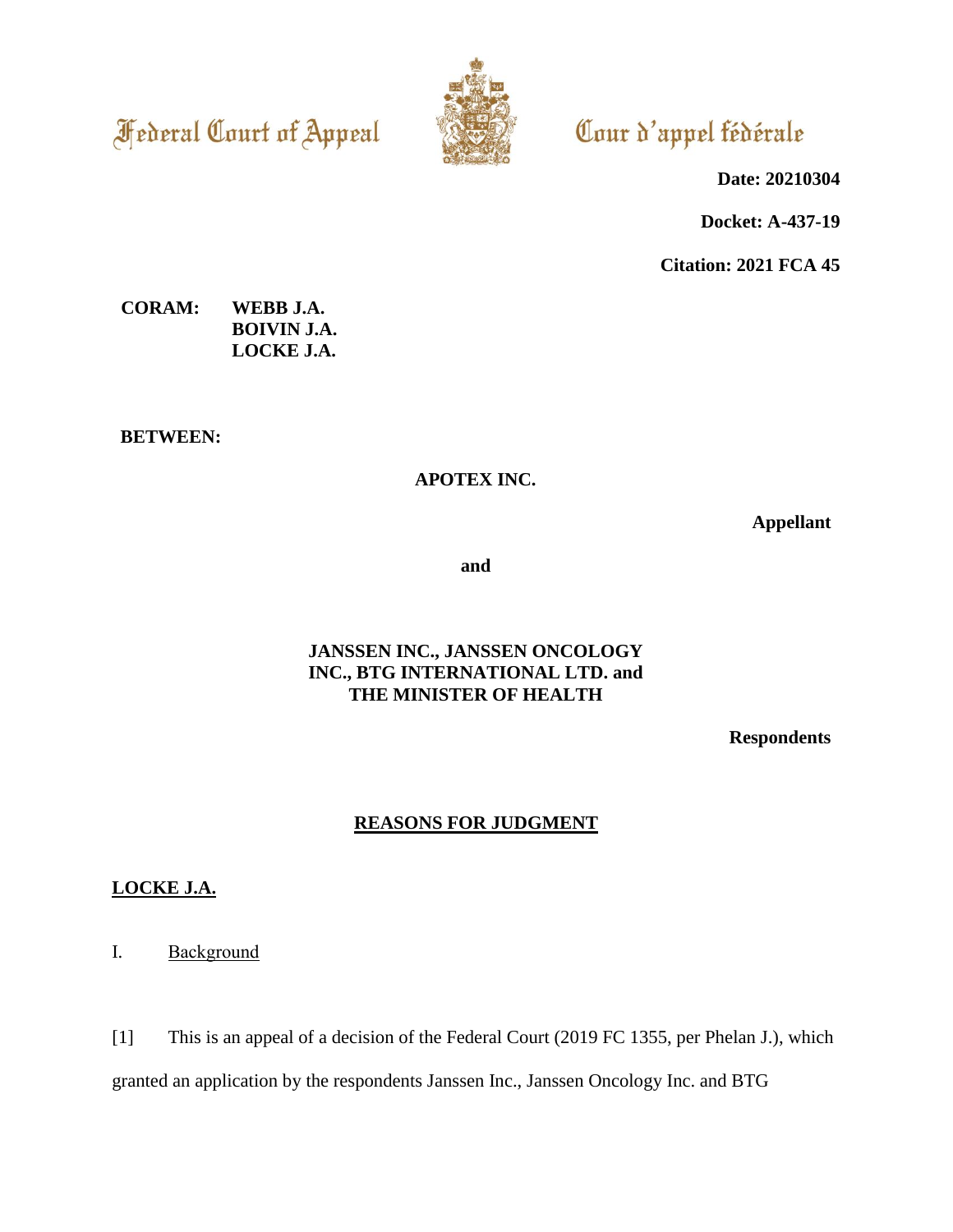International Ltd. (collectively, Janssen) pursuant to subsection 6(1) of the *Patented Medicines (Notice of Compliance) Regulations*, S.O.R./93-133 (the Regulations), as they stood prior to September 21, 2017. The Federal Court's judgment prohibited the Minister of Health from granting marketing authorization (a notice of compliance, or NOC) to the appellant, Apotex Inc. (Apotex), for its APO-ABIRATERONE product.

[2] APO-ABIRATERONE is Apotex's version of a drug product marketed by Janssen under the name ZYTIGA. Canadian Patent No. 2,661,422 (the 422 Patent) was listed on the Patent Register (established under the Regulations) for ZYTIGA. Under the Regulations, Apotex was required to address the 422 Patent before obtaining an NOC for APO-ABIRATERONE. Apotex alleged that the 422 Patent is invalid (for lack of patentable subject matter, for obviousness, and for inutility), would not be infringed, and is ineligible to be listed on the Patent Register. The Federal Court found in favour of Janssen on all of these issues. Apotex now appeals the Federal Court's decision.

[3] It is interesting to note that, following amendments to the Regulations that came into force on September 21, 2017, a second Federal Court proceeding under the Regulations concerning the 422 Patent was commenced. Pursuant to those amendments, the second proceeding was in the form of an action, with a trial and live witnesses. By contrast, the first proceeding (which led to the decision under appeal) was an application, in which witnesses gave evidence by affidavit and were cross-examined outside of court. The second proceeding involved Apotex as well as other parties seeking to market their versions of ZYTIGA. The trial in the second proceeding was presided over by the same judge as in the first (Phelan J.) and led to a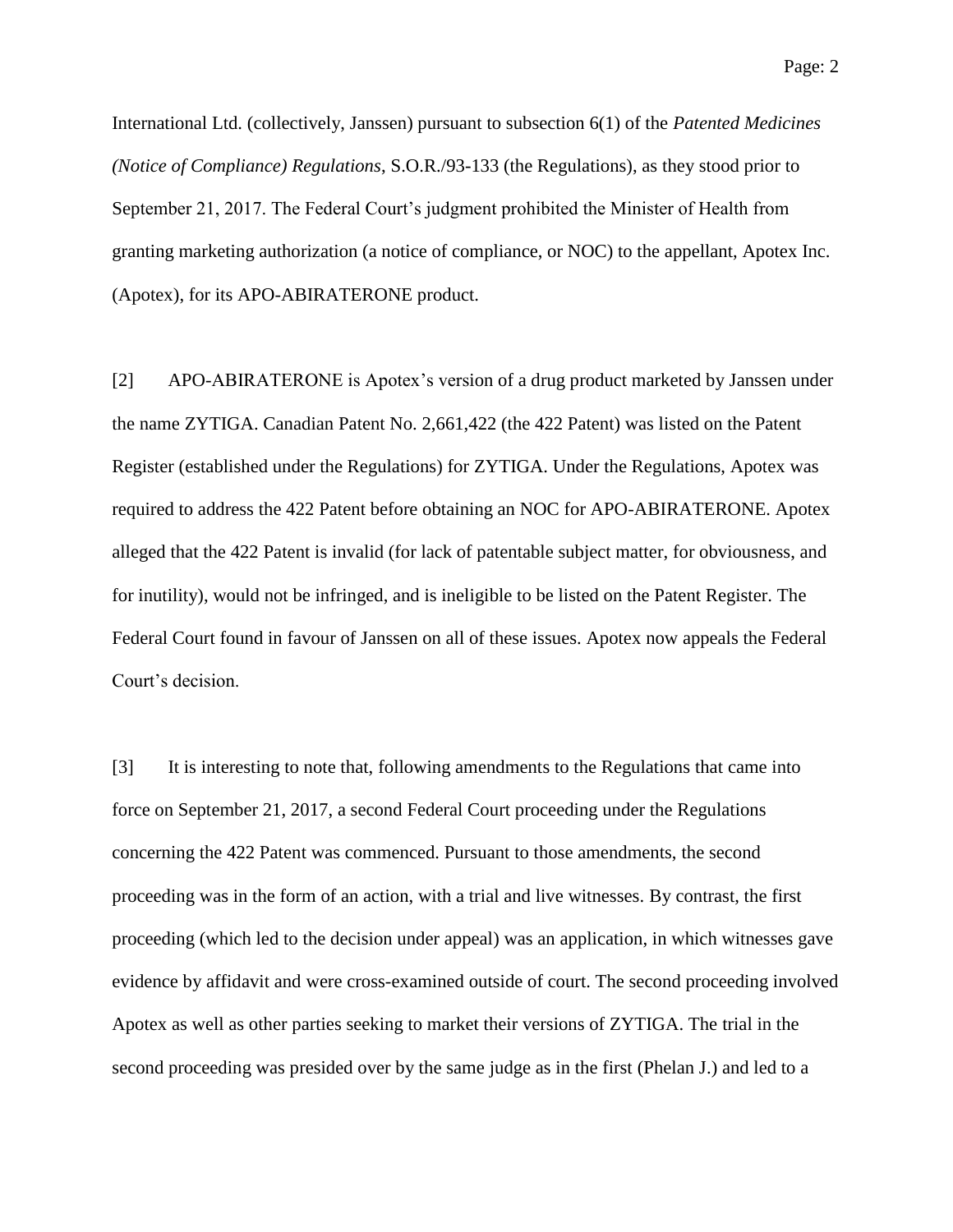decision dated January 14, 2021 (2021 FC 7). This second decision found, contrary to the first, that the 422 Patent is, and always has been, invalid for obviousness. Though some of the witnesses were the same, and some of the documents they referred to were the same, the evidentiary record in each of the proceedings is distinct, and the present appeal must be decided based on the record in the first proceeding.

[4] Another notable fact related to the second proceeding is that, following the declaration of invalidity of the 422 Patent, the Minister of Health issued an NOC for APO-ABIRATERONE. Since the decision under appeal merely prohibited the Minister of Health from doing so, the present appeal is now moot. However, the parties agree that this appeal should be decided despite its mootness. Apotex notes that this Court's decision could be relevant to its right, under section 8 of the Regulations, to make a claim against Janssen for losses Apotex suffered because of the delay in obtaining its NOC. Apotex cites this Court's decision in *Apotex Inc. v. Bayer AG*, 2004 FCA 242, 78 C.P.R. (4th) 428 as a precedent for hearing a moot appeal in these circumstances. I agree with the parties that this Court should exercise its discretion to decide the present appeal despite its mootness.

[5] For the reasons provided below, I have concluded that the present appeal should be dismissed.

#### II. Patented Technology

[6] I preface this section by noting that the 422 Patent concerns very complex technology, and this section provides only minimum limited amount of information necessary to understand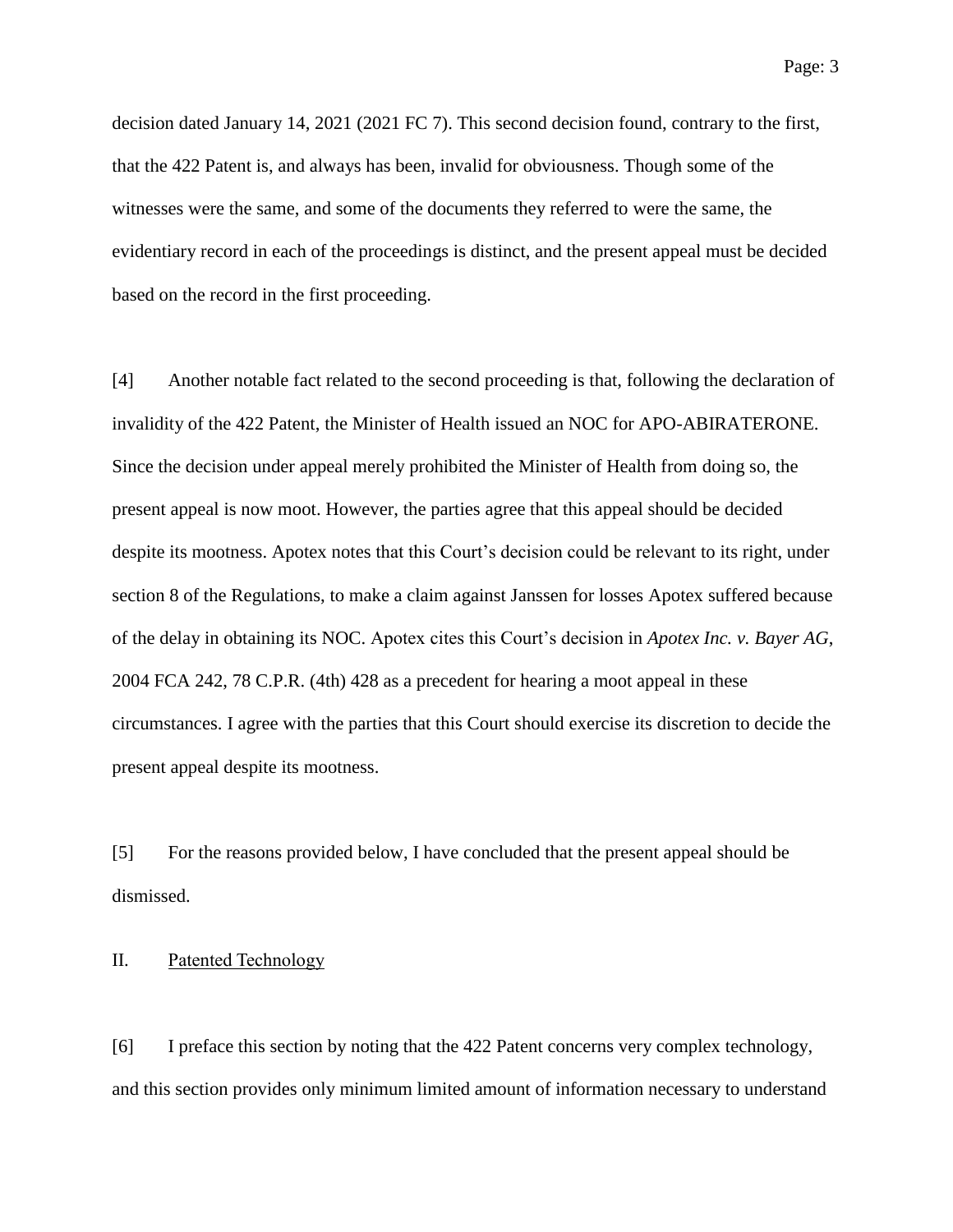the issues in dispute. This section is drawn principally from the Federal Court's description of the 422 Patent and the scientific background and common general knowledge related thereto. It is clear from the Federal Court's reasons (the Reasons) that it had a good understanding of this subject. Neither party disputes that.

[7] The 422 Patent, as well as the ZYTIGA and APO-ABIRATERONE products, concern a treatment for prostate cancer. At the dates relevant to the validity of the 422 Patent (August 25, 2006 for obviousness, August 23, 2007 for inutility, and February 28, 2008 for claim construction), the primary treatment for prostate cancer was androgen deprivation therapy (ADT) to suppress the production of male sex hormones (androgens), specifically testosterone, in the testes. Testosterone was known to promote the growth of cancer cells. However, testosterone is also produced in the adrenal gland. Because of this, patients treated with ADT eventually see a resumption in the progress of their cancer. Such a cancer is commonly referred to as castration resistant prostate cancer (CRPC) (Reasons, para. 17).

[8] What causes prostate cancer to become castration resistant was not fully understood in 2007. Secondary hormonal therapy by suppressing residual androgen production in the adrenal gland was an active area of research (Reasons, para. 99). However, the adrenal gland also produces other hormones, such as glucocorticoids. Androgen production in the adrenal gland could be reduced, but this could cause certain potentially serious side effects of suppressed glucocorticoid production. It was known that adrenal androgen inhibitors ketoconazole (KC) and aminoglutethimide (AG) could have some short-term anti-cancer effects for late-stage prostate cancer patients, although with serious side effects (Reasons, para. 102).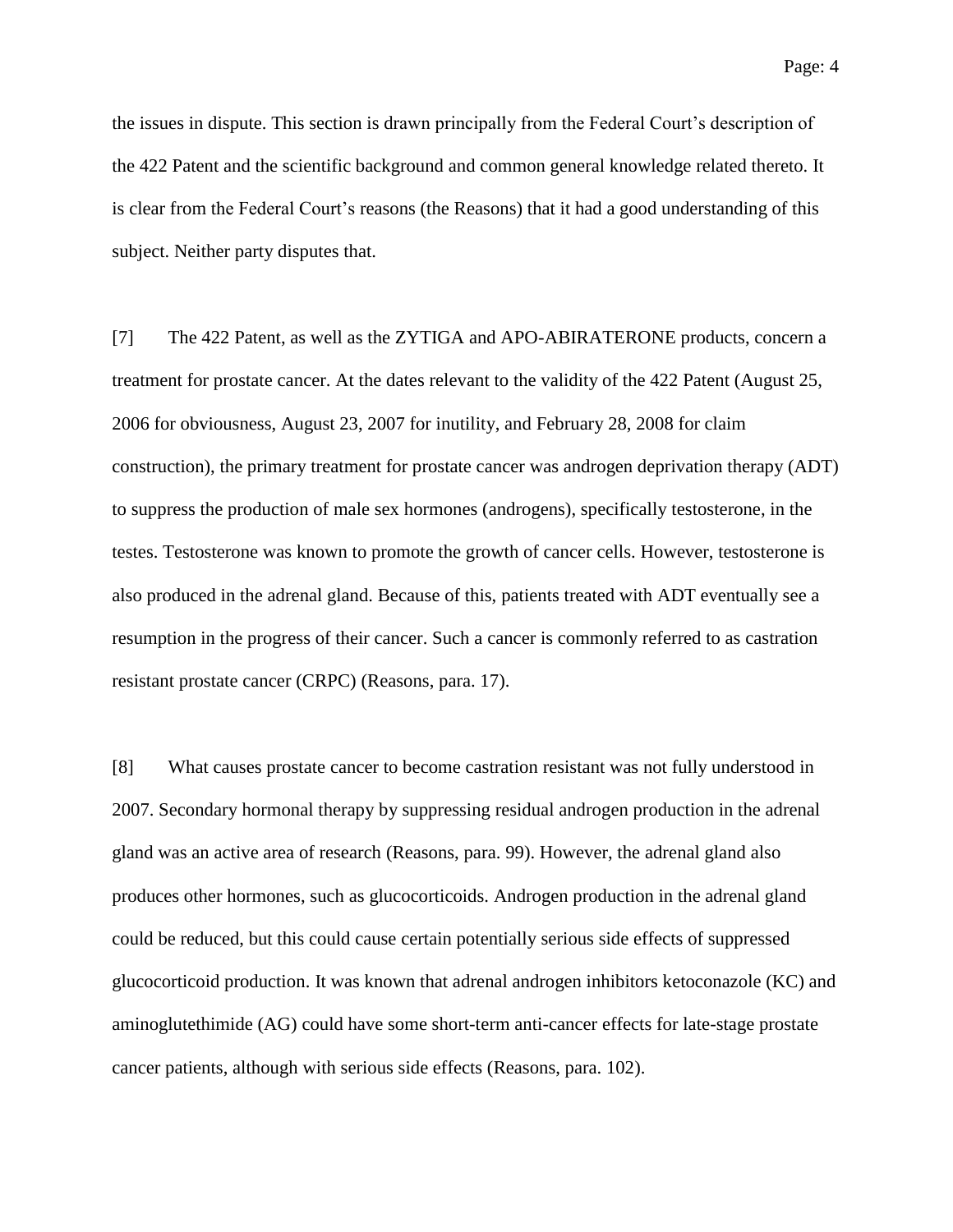[9] It was also known to co-administer a glucocorticoid to minimize these side effects. The most commonly administered such glucocorticoids were prednisone (PN) and dexamethasone. Administration of such drugs is called glucocorticoid replacement therapy. PN was also sometimes used at the time for its palliative effects, but only as a last resort because of concerns that it would limit the ability of the adrenal gland to produce glucocorticoids (Reasons, para. 77). PN was not generally known on its own as an effective treatment for prostate cancer (Reasons, para, 111), but it was commonly known to have modest anti-cancer effects (Reasons, para. 135).

[10] It was commonly known that an adrenal androgen inhibitor that was more selective than KC or AG in inhibiting androgen production (rather than glucocorticoid production) could more effectively treat prostate cancer with fewer expected side effects (Reasons, para. 115). One such more selective adrenal androgen inhibitor was abiraterone acetate (AA). The 17α-hydroxylase/  $C_{17,20}$ -lyase (CYP17) enzyme has two activities in adrenal steroid (hormone) synthesis: 17 $\alpha$ hydroxylase activity and 17,20-lyase activity.  $17\alpha$ -hydroxylase activity is necessary for the production of cortisol (the body's major glucocorticoid) as well as androgens. 17,20-lyase activity only affects the production of androgens (Reasons, para. 26). AA is a CYP17 enzyme inhibitor that preferentially inhibits the 17,20-lyase activity of CYP17 and thus allows for the production of cortisol to continue. Therefore, there was no reason in 2007 to think that glucocorticoid replacement therapy would be needed with AA treatment (Reasons, para. 80).

[11] The 422 Patent concerns the treatment of prostate cancer by administering AA in combination with PN. As construed by the Federal Court, the claims require that both the AA and PN components be in a "therapeutically effective amount". As defined in the 422 Patent, this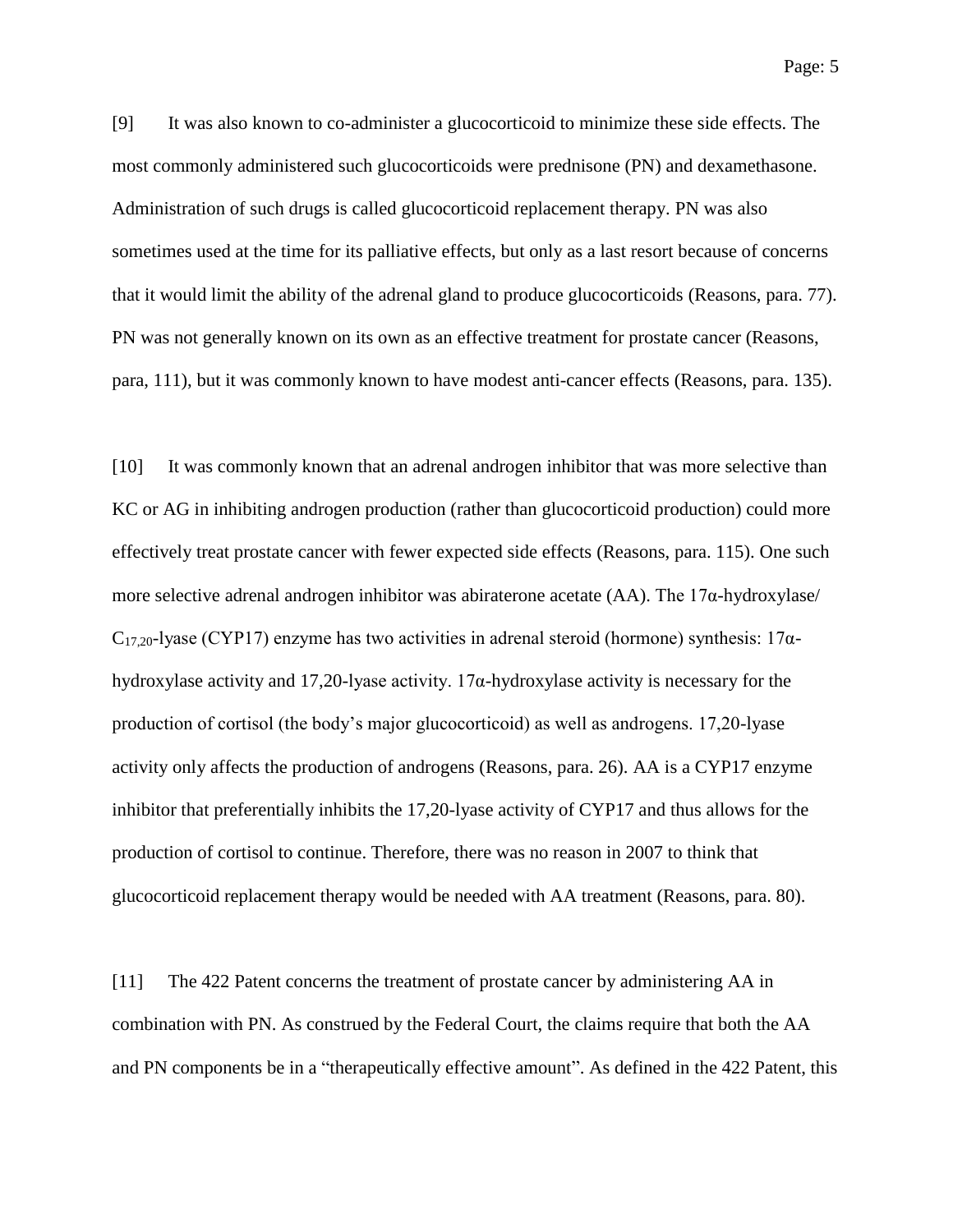means an amount effective for "treating" prostate cancer, where "treat" covers a broad range of results from eradication of a tumour to delay of the spread of cancer. The Federal Court interpreted "therapeutically effective amount" as sufficient to attack the cancer in a meaningful way: Reasons, para. 123. Practically speaking, this requires that the PN not act simply as a palliative drug.

[12] In 2005, the owner of the 422 Patent, then known as Cougar Biotechnology Inc., began to study the use of AA for treatment of CRPC. The working hypothesis was that adding a glucocorticoid could reduce production of upstream precursor adrenal steroids, reverse resistance to AA, and therefore have anti-cancer activity (Reasons, para. 40). In a first study (called COU-AA-001 or the 001 Study), a single patient responded positively to treatment with a combination of AA and the glucocorticoid dexamethasone. Though AA was effective in treating prostate cancer alone (Reasons, para. 215), the combination was better. This result was characterized by the lead researcher as "surprising and unexpected", and it supported the working hypothesis. A further study, called COU-AA-004 or the 004 Study, evaluated the combination of AA and the particular glucocorticoid of relevance to the 422 Patent, PN. The results of the 004 Study confirmed the effectiveness of this combination in treating CRPC.

III. Issues

- [13] The issues in dispute in this appeal can be divided into four categories:
	- A. Patentable Subject Matter
	- B. Obviousness
	- C. Inutility
	- D. Infringement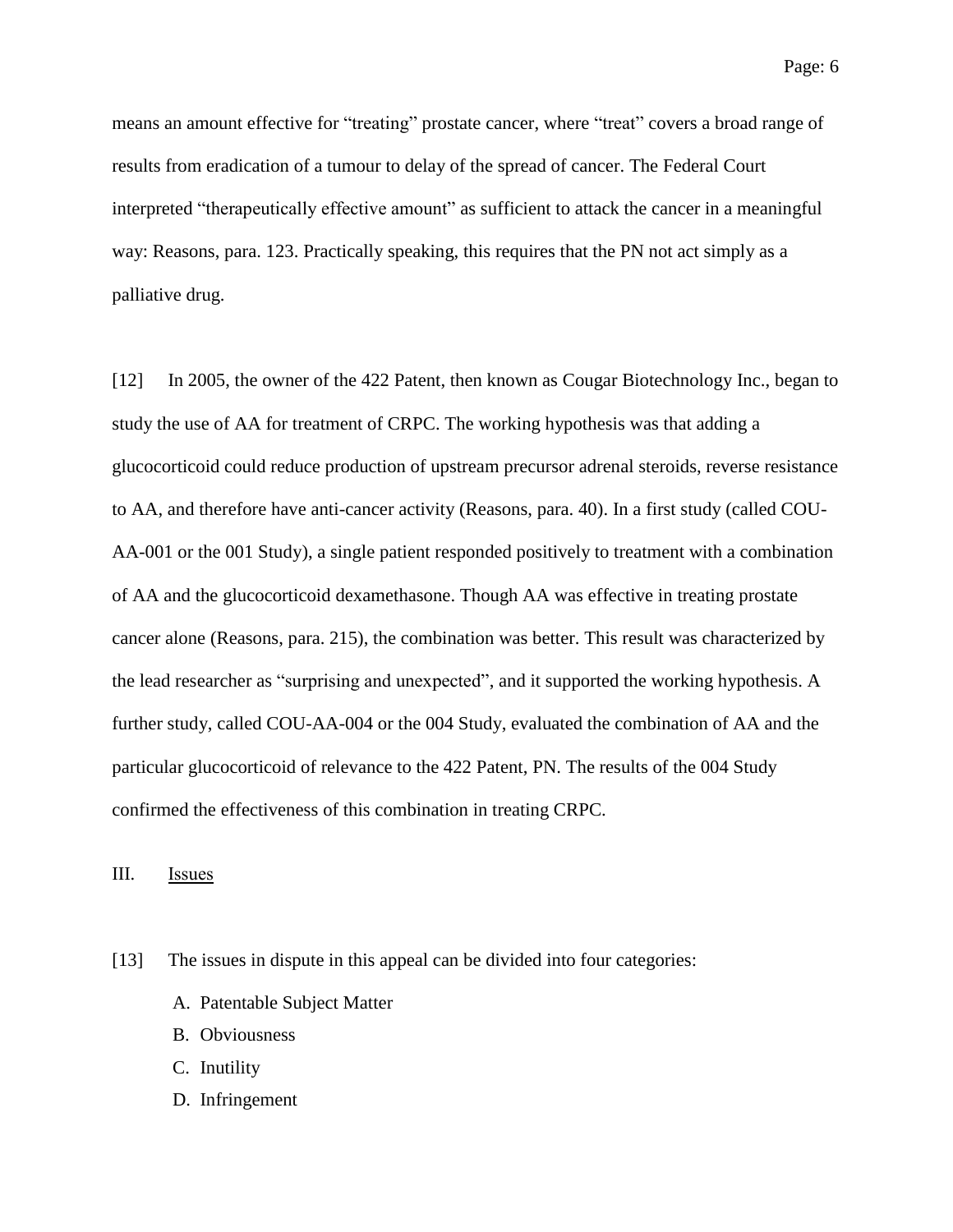#### IV. Analysis

[14] Before entering into an analysis of the issues in dispute, it may be helpful to note some issues that are not disputed.

[15] The parties do not disagree on the standard of review. They agree that questions of law are reviewed on a standard of correctness, and questions of fact or of mixed fact and law (absent an extricable question of law) are reviewed on a standard of palpable and overriding error: see *Housen v. Nikolaisen*, 2002 SCC 33, [2002] 2 S.C.R. 235 at paras. 8, 10, 26 (*Housen*).

[16] Apotex does not take issue with the Federal Court's analysis of the burden of proof and the legal tests applicable to the issues of obviousness, inutility and infringement.

[17] Apotex also does not dispute the Federal Court's findings concerning the skills of the person of ordinary skill in the art (the POS), the common general knowledge, and the construction of the claims in issue.

#### A. *Patentable Subject Matter*

[18] The Federal Court concluded that the 422 Patent claims patentable subject matter because the claimed combination of AA and PN achieves an anti-cancer effect that is greater than with either drug alone.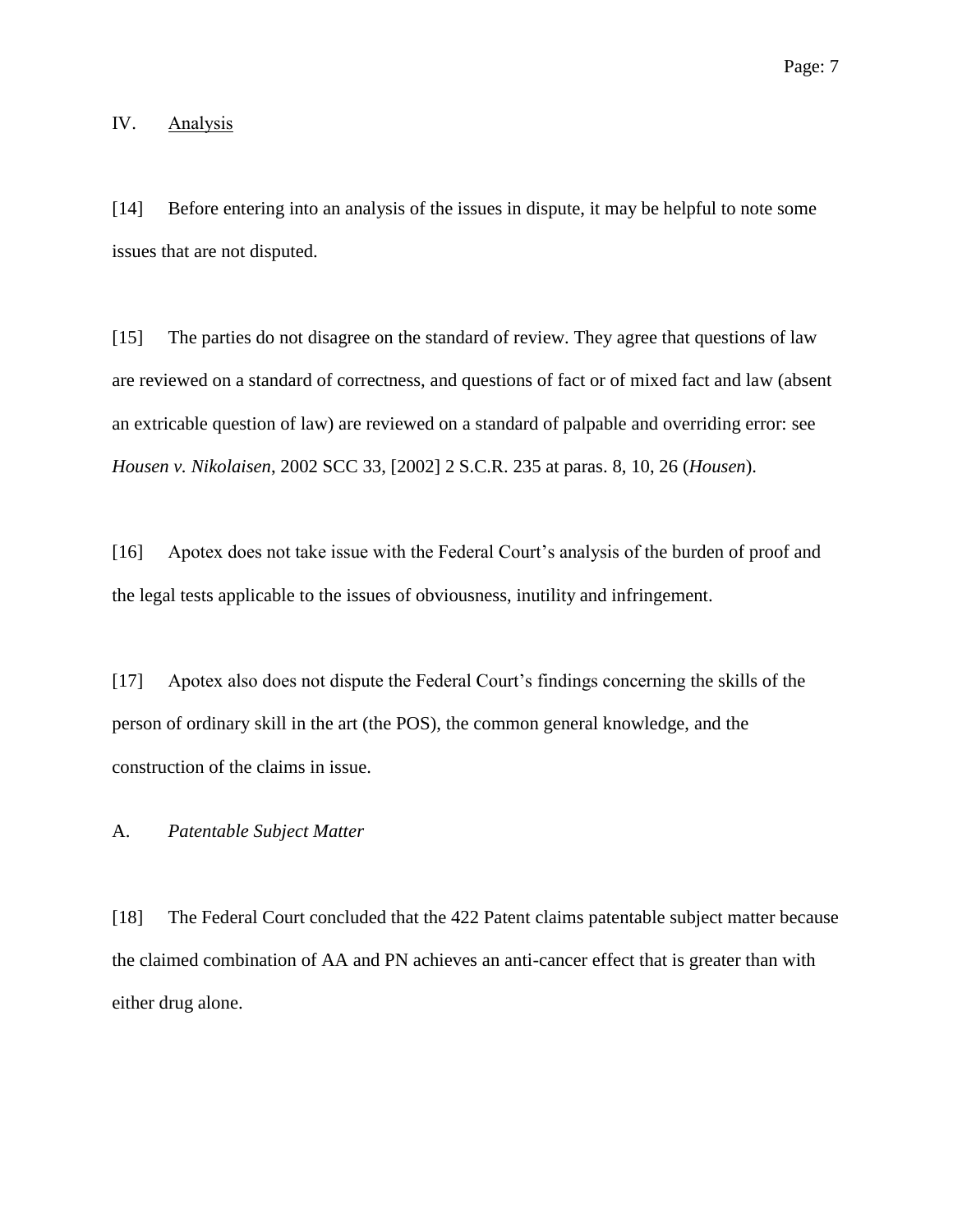[19] Apotex takes issue with the Federal Court's comparison of the results obtained with the combination to the results obtained with either drug alone. Apotex argues that the comparison of the combination should instead be with the sum of the two component drugs (Apotex calls this synergy). In support of this contention, Apotex cites *R. v. American Optical Co.*, [1950] Ex C.R. 344, 13 C.P.R. 87 at 98-99 (*American Optical*); *Eli Lilly Canada Inc. v. Apotex Inc.*, 2018 FC 736, 156 C.P.R. (4th) 387 at paras. 71-72 (*Eli Lilly*). Citing *American Optical*, *Eli Lilly* stated, "it is essential to the validity of a patent for a combination that the combination should lead to a unitary result, and that such result should be different from the sum of the results of the elements." Apotex uses the term "synergy" to describe the requirement, but it appears that it sees no difference between this term and the requirements for unitary result and improved results over the sum of the components of a combination.

[20] For its part, Janssen argues that the requirements for a unitary result and improved results with the combination do not properly relate to the question of patentable subject matter, and are more appropriate to consider in the context of analysis of other validity issues such as anticipation or obviousness. Janssen argues that the Exchequer Court and Federal Court authorities cited by Apotex are incorrect in law because they failed to have regard to binding Supreme Court of Canada authorities and the wording of the *Patent Act*, R.S.C. 1985, c. P-4. They assert that any requirement for patentability must be grounded in the *Patent Act*, and nothing in the definition of "invention" in section 2 thereof, or elsewhere, requires a unitary result in the case of a combination invention. Janssen also argues that the decisions in *Baldwin International Radio Co. of Canada, Ltd. v. Western Electric Co., Inc.*, [1934] S.C.R. 94, [1934] 1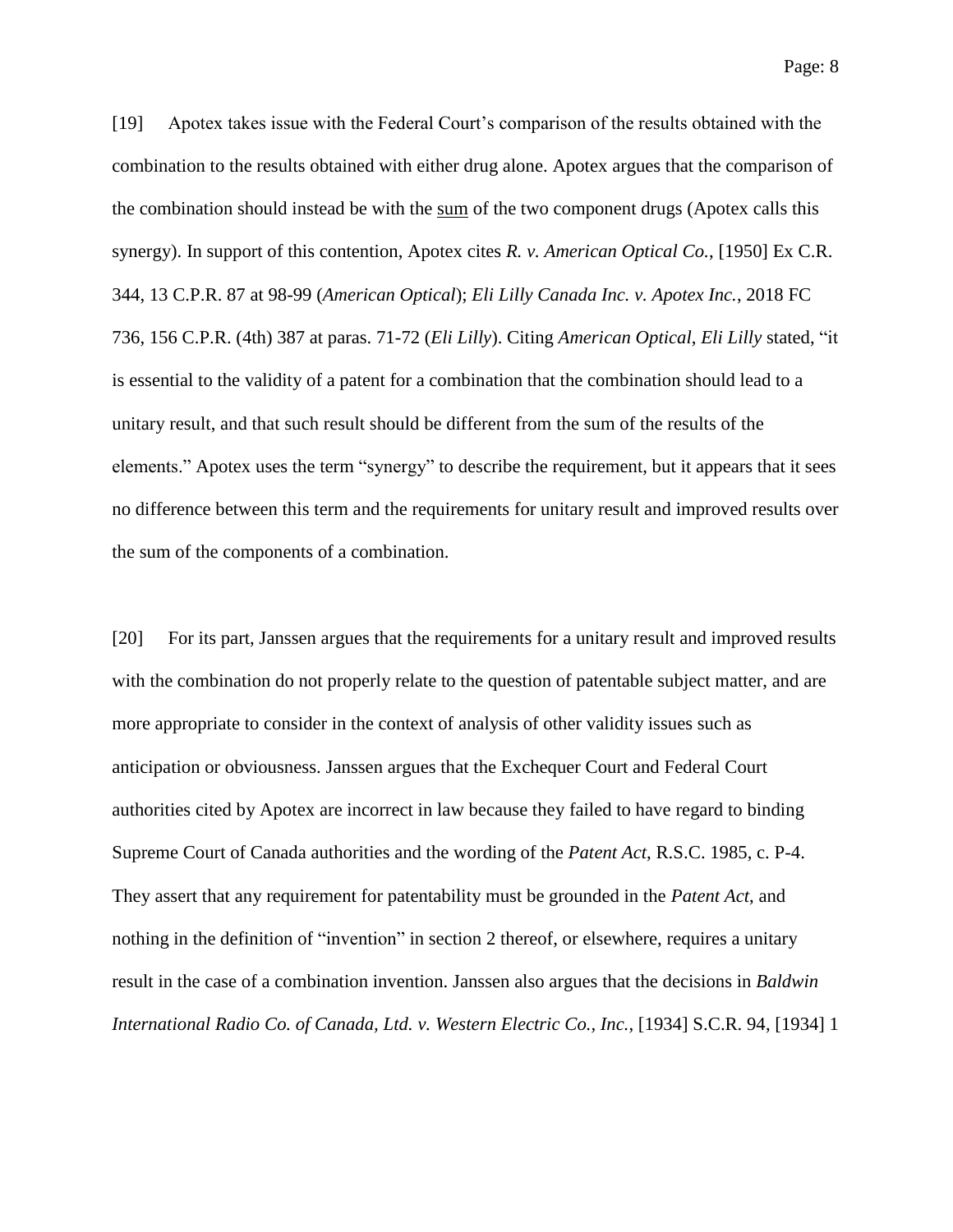D.L.R. 369 at 100-101, and *R. v. Uhlemann Optical Co.*, [1952] 1 S.C.R. 143, 15 C.P.R. 99 dealt with the question of the result of the combination as part of the anticipation analysis.

[21] Janssen points out that a claim for the use of AA alone to treat prostate cancer would be patentable subject matter, although it would likely fail for anticipation and obviousness. The same is true of the use of PN alone. If each of the components of the claimed combination constitutes patentable subject matter, Janssen asks, how could one reasonably conclude that the combination does not.

[22] Janssen's argument is an interesting one. However, this is not the case to decide the issue. In my view, the combination claimed in the 422 Patent meets even the requirements set out in *American Optical* and *Eli Lilly*. It is clear that the Federal Court accepted that the combination of AA and PN achieves results in the treatment of prostate cancer that are not achieved with either drug alone. I disagree with Apotex's argument that finding a unitary result in the combination claimed in the 422 Patent necessarily requires comparison to the sum of the results achieved with the component drugs. In the context of the treatment of cancer, it is feasible to compare to results achieved with each drug alone, but there is no concept of a sum of these results to which the combination could be compared.

[23] Apotex suggests that measurements of success in cancer treatment could simply be added together to determine a sum. Apotex suggests PSA (prostate specific antigen) results, for example. However, such an addition would not yield useful information where, as with PSA results, success is measured by a reduction in the number. The same would be true if one were to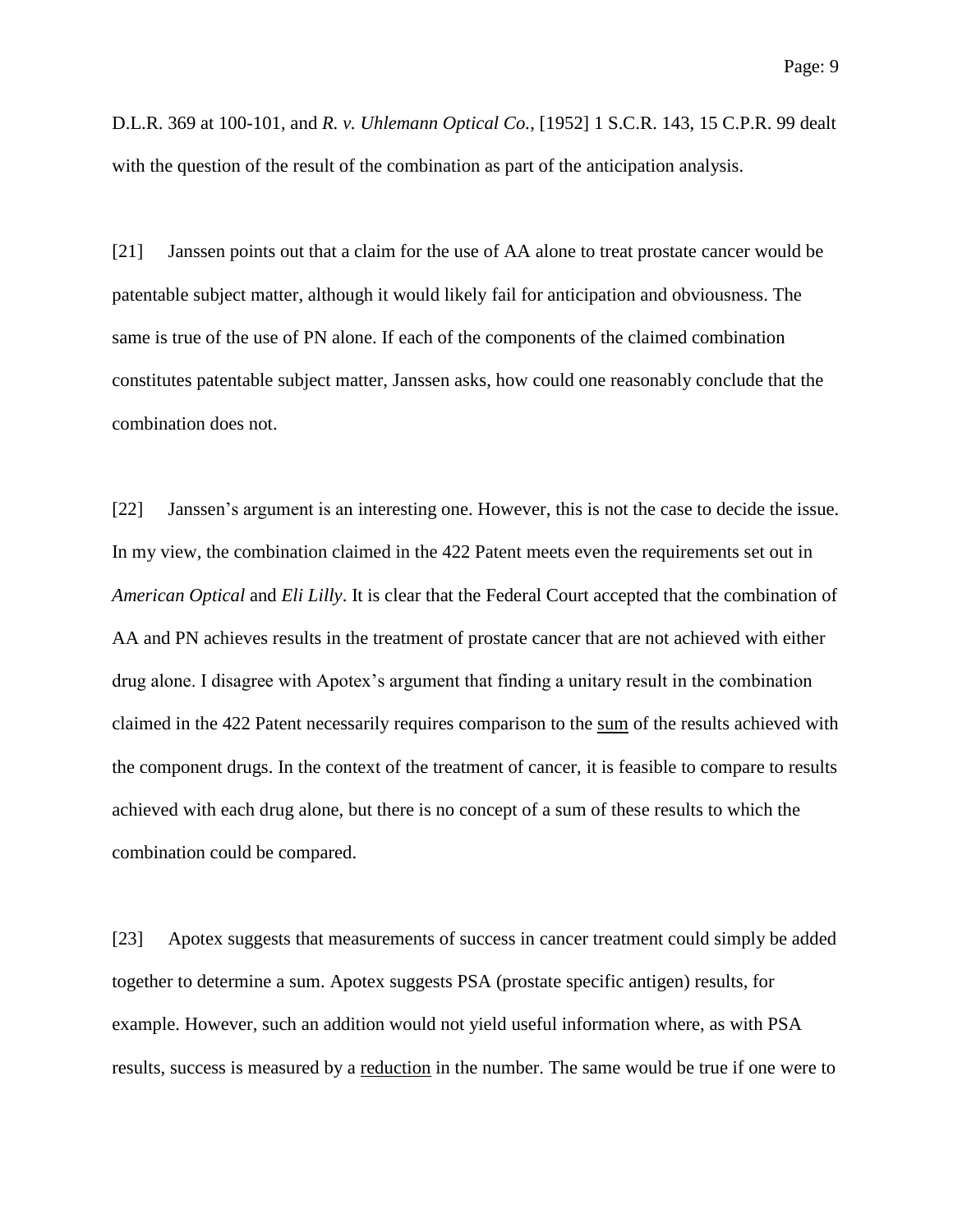measure tumour growth. It cannot be that a combination can be excluded from patentability simply because it is not susceptible to comparison with the sum of the component parts. The key consideration should be whether the combination offers something that was not available to the public before. An aggregation is problematic because it does not provide more than was already available to the public. Though there is dispute about whether this was demonstrated prior to the filing date of the 422 Patent (this issue is addressed in discussion below on the inutility allegation), there is no dispute that the combination in issue provides improved results over what was previously known.

#### B. *Obviousness*

[24] Apotex argues that claims to the treatment of CRPC using a combination AA and PN should have been found obvious because AA's mechanism of action, as an adrenal androgen inhibitor was similar to KC and AG, and hence the POS would have been wary of the potential for side effects requiring glucocorticoid replacement therapy, such as with PN. Moreover, the POS would have been aware of the modest anti-cancer effects of PN.

[25] Apotex makes several arguments concerning legal principles applicable to obviousness analysis. First, Apotex argues that obviousness is to be assessed by asking whether the distance between two points (the state of the art and the subject matter of the claim in question) can be bridged by the POS. Apotex argues that the second point (the subject matter of the claim) is to be determined by reference to the language of the claim. This is consistent with section 28.3 of the *Patent Act* and with the jurisprudence. Apotex also argues that the first point (the state of the art) is to be determined by reference not to the prior art at large, but rather to the prior art chosen by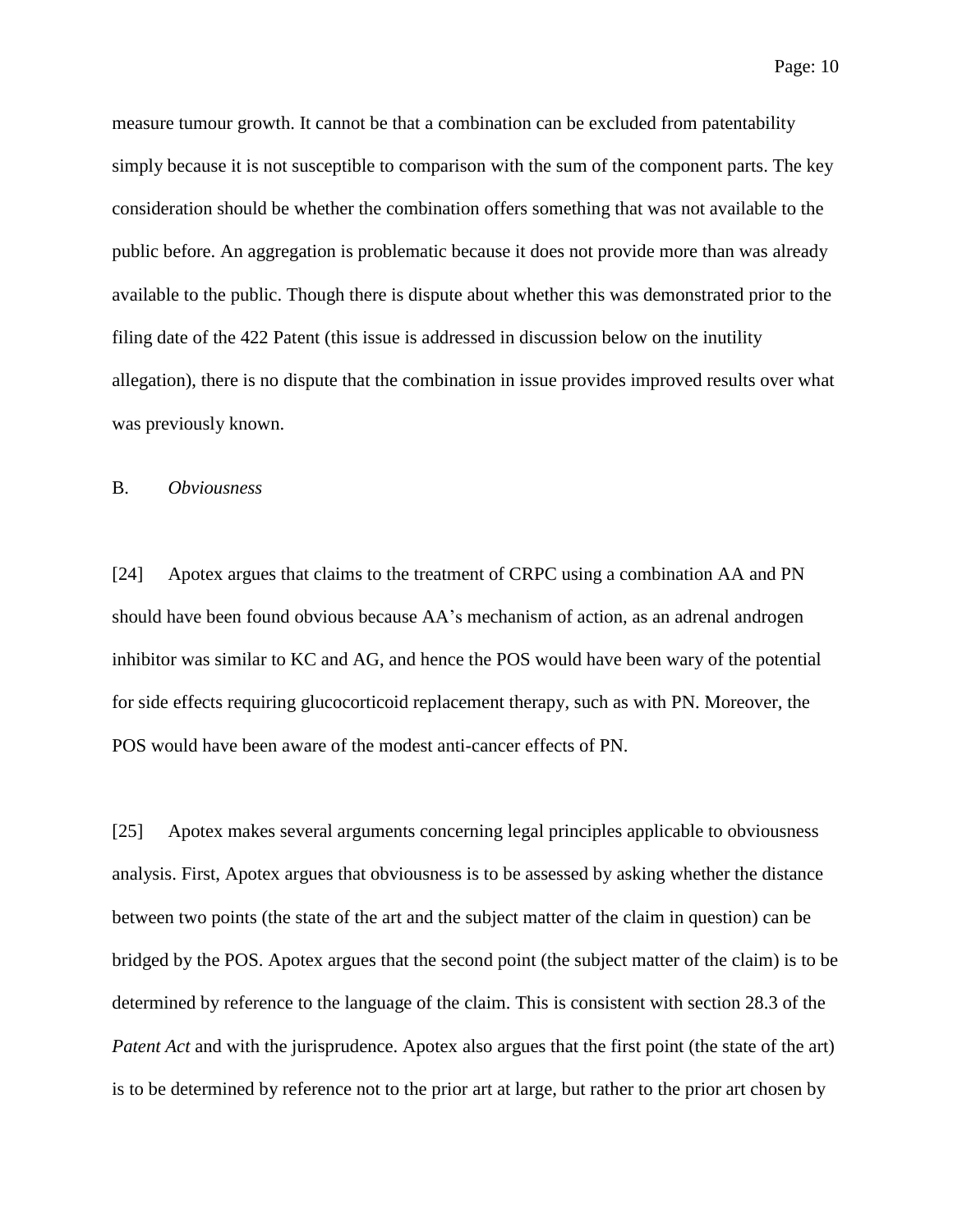the party alleging obviousness. However, I do not understand the authorities cited by Apotex in support of this argument to limit the scope of prior art that can be considered for obviousness.

[26] Apotex also argues that the ultimate question in the obviousness analysis is not whether the subject matter of the specific claim itself is obvious, but rather whether the difference between it and the state of the art can be bridged by the POS using only their common knowledge and other information they could have found (see paragraph 41 of Apotex's factum). I see no distinction here. Per section 28.3 of the *Patent Act*, the ultimate question is whether the "subject-matter defined by a claim" is "obvious […] to a person skilled in the art or science to which it pertains" having regard to the relevant prior art. Contrary to Apotex's assertion, the focus of the analysis is indeed on whether the subject matter of the specific claim itself is obvious. That said, the obviousness of the claim may be assessed by considering whether the difference between the state of the art and the subject matter of the claim can be bridged by the POS.

[27] Apotex criticizes the Federal Court for looking beyond the scope of the claims in its obviousness analysis. Specifically, Apotex cites the Federal Court's observations that (i) neither AA nor PN had shown a survival benefit; (ii) there was no well-understood mechanism of action for PN's anti-cancer effect; (iii) no prior art suggested that AA would be more effective in treating cancer if combined with another drug; (iv) no prior art hypothesized that glucocorticoids might prevent resistance to treatment with AA (see paragraph 53 of Apotex's factum). These observations were made by the Federal Court in paragraph 178 of the Reasons, as part of a discussion of differences between the state of the art and the invention. Though some of these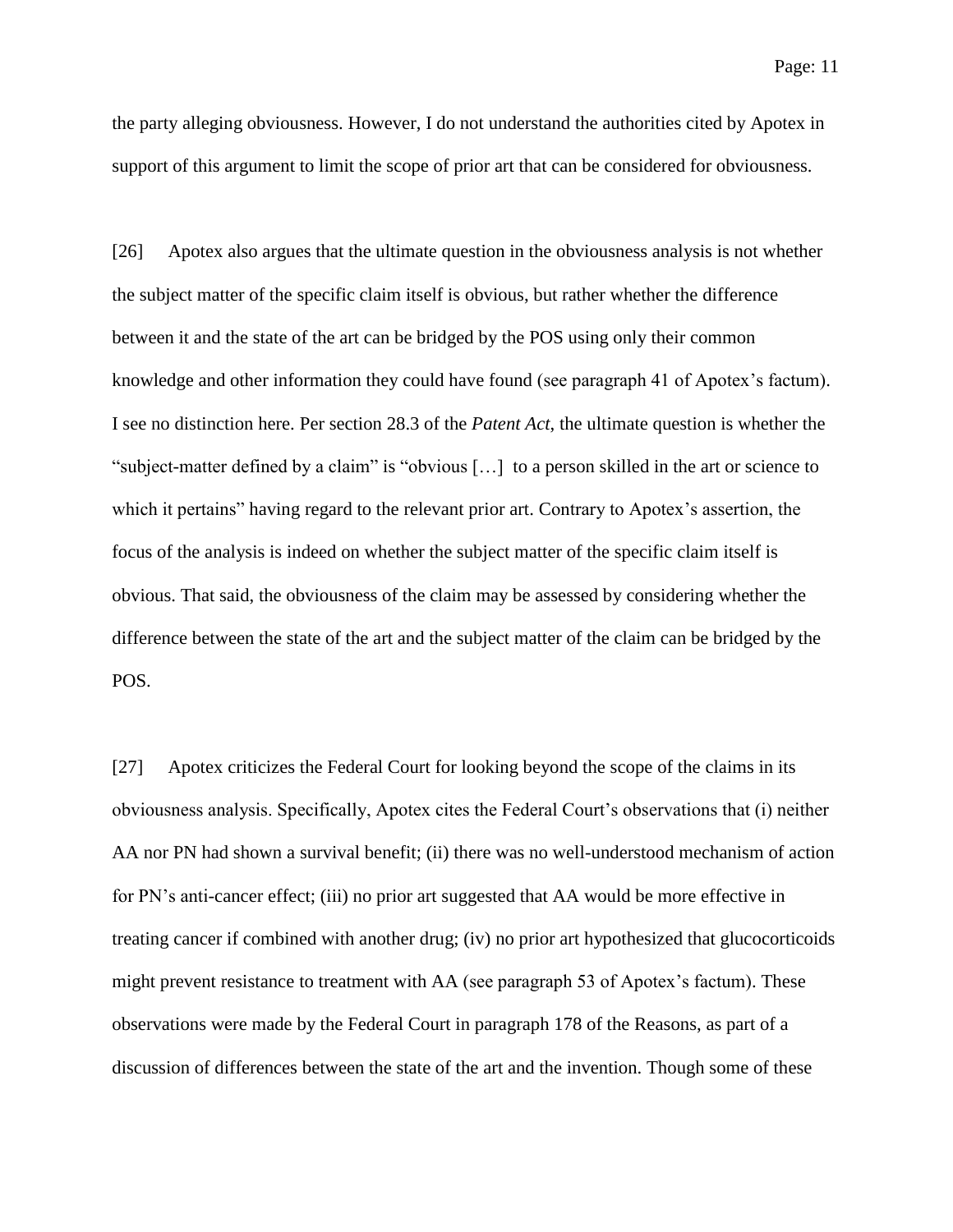observations may not relate to elements of the claims in issue, I see no reviewable error in making the observations. As argued by Janssen, they are relevant to determining what the POS seeking a better treatment for CRPC would have considered. Apotex argues that these observations by the Federal Court might be relevant to whether the POS would have been able to bridge the difference between the state of the art and the invention, but it was improper to make these observations in defining that difference (or as Apotex put it, setting the goalposts). However, the setting of the "goalposts" is not in dispute; the parties do not dispute the state of the art or the subject matter of the claims. Accordingly, paragraph 178 of the Reasons was not defining the difference, and was rather describing some characteristics of it.

[28] Apotex also criticizes the Federal Court for requiring that the POS know the results of certain solutions with certainty. Specifically, Apotex argues that the Federal Court supported its finding at paragraph 185 of the Reasons that the POS would not predict that the combination of AA and PN would have an anti-cancer effect by stating that "[a] POS would not know that the two drugs would not, for example, cancel each other's effectiveness." (emphasis added). I am not prepared to infer from the word "know" in that sentence the requirement of certainty that Apotex urges. I am not convinced that the Federal Court demanded certainty in assessing obviousness.

[29] Further asserting an inappropriate demand for certainty, Apotex notes that the Federal Court refused to find the combination of AA and PN to be obvious, despite acknowledging that the POS would be wary of side effects from the use of AA that might require glucocorticoid replacement therapy, because the prior art had not established the existence of such side effects. A study called O'Donnell 2004 had shown slight effects on cortisol levels (indicative of side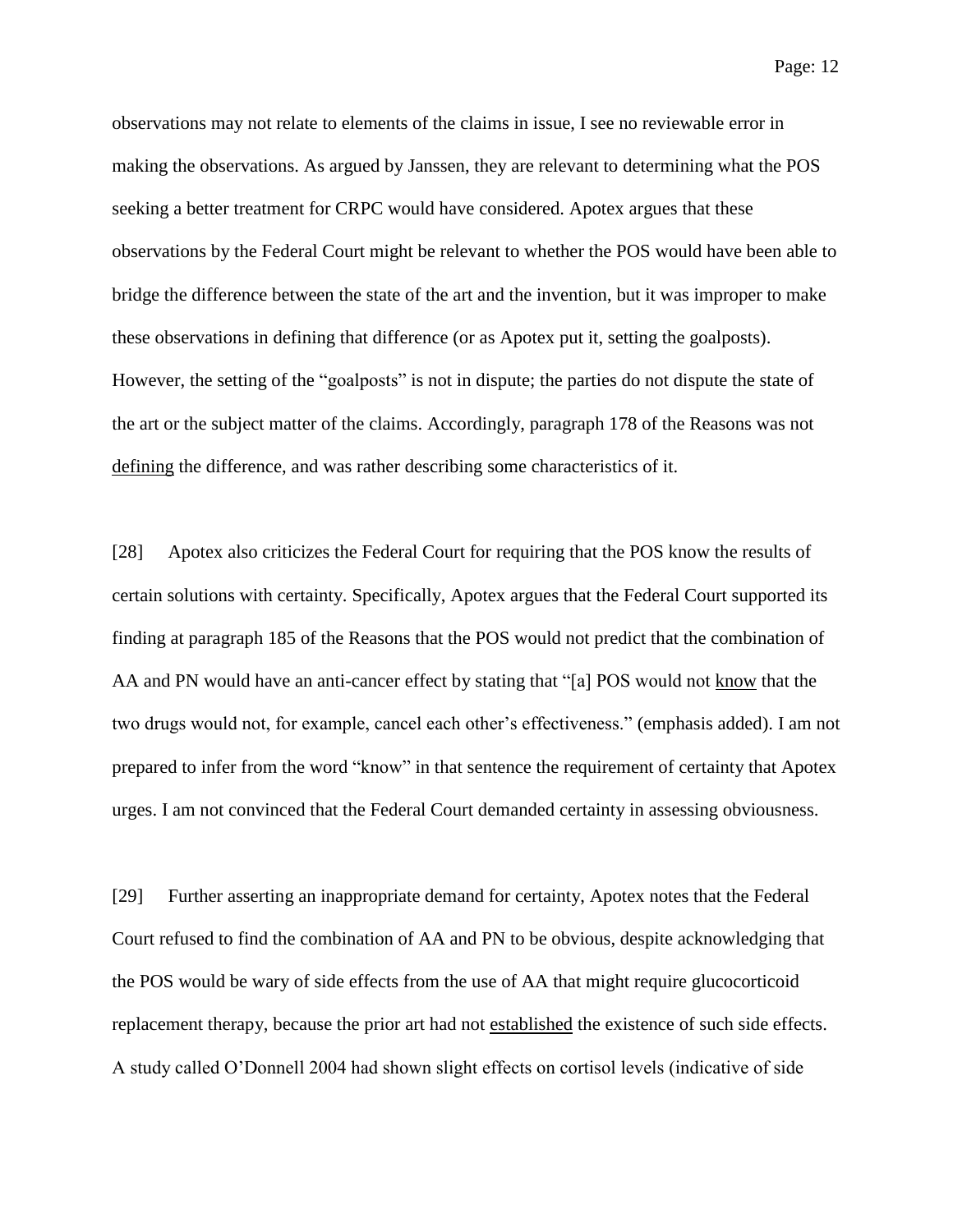effects of adrenal androgen inhibition), but not enough to take those levels outside the normal range. The Federal Court concluded that the uncertainty about the side effects was such that it would not be obvious to combine AA with a glucocorticoid. In my view, the Federal Court did not err in this conclusion. The POS's wariness about side effects could prompt the Court to consider whether the claimed combination was obvious to try, which it did, but it was not an error to find that the invention was not otherwise obvious.

[30] I turn now to the issue of obviousness to try. Apotex notes, correctly, that an invention is obvious if the POS would have found it obvious to try, and that being more or less self-evident that what is being tried ought to work is merely a factor to be considered and not a requirement. I addressed this same point in *Hospira Healthcare Corporation v. Kennedy Trust for Rheumatology Research*, 2020 FCA 30, 316 A.C.W.S. (3d) 537 at paras. 88-90 (*Hospira*), which issued after the decision under appeal here. I noted that the Supreme Court of Canada in *Apotex Inc. v. Sanofi-Synthelabo Canada Inc.*, 2008 SCC 61, [2008] 3 S.C.R. 265 at para. 68 (*Sanofi*) stated that "[i]n areas of endeavour where advances are often won by experimentation, an 'obvious to try' test might be appropriate." I continued by quoting paragraphs 66, 69 and 70 of *Sanofi*:

[66] For a finding that an invention was "obvious to try", there must be evidence to convince a judge on a balance of probabilities that it was more or less selfevident to try to obtain the invention. Mere possibility that something might turn up is not enough.

 $\lceil$ ...]

[69] If an "obvious to try" test is warranted, the following factors should be taken into consideration at the fourth step of the obviousness inquiry. As with anticipation, this list is not exhaustive. The factors will apply in accordance with the evidence in each case.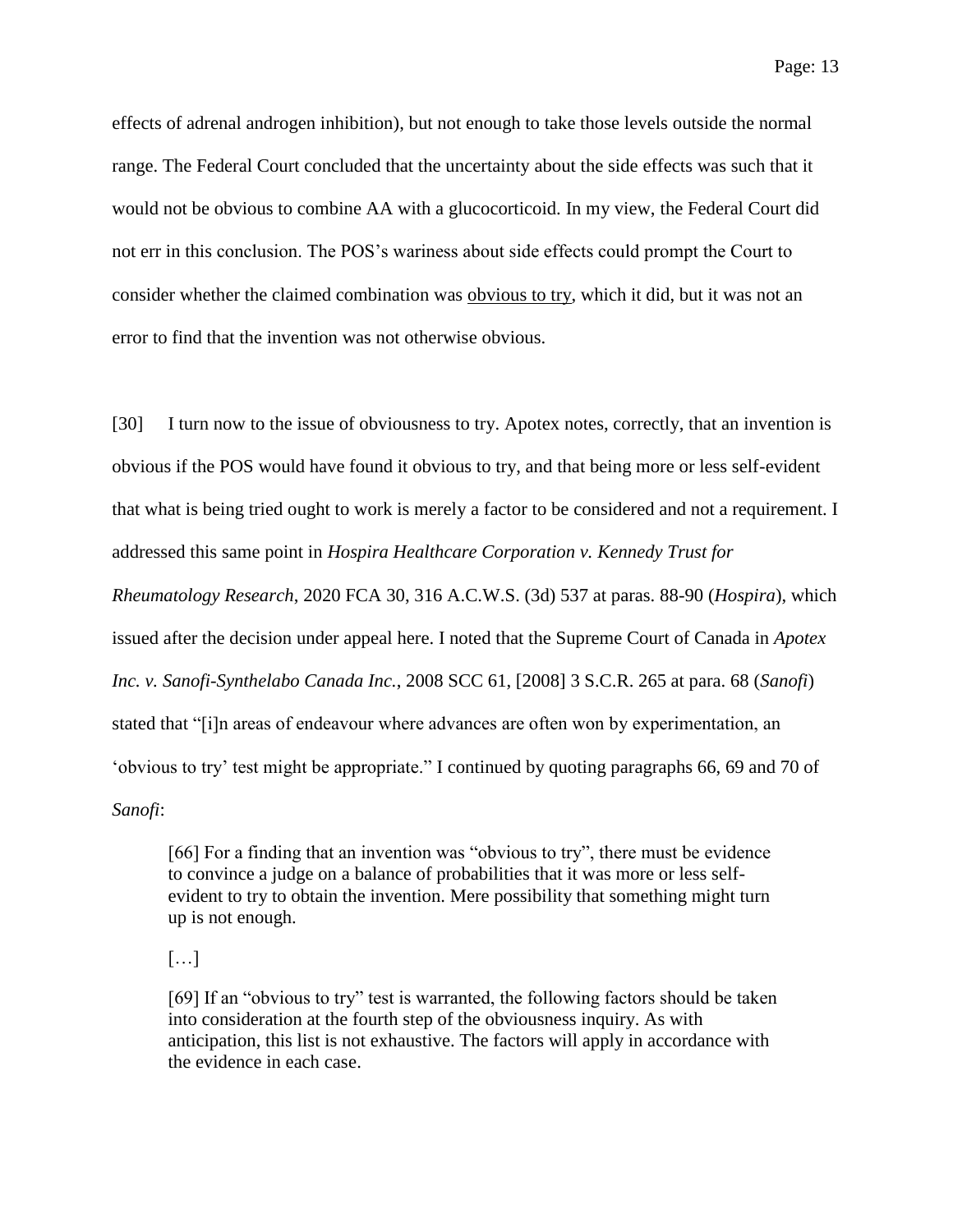1. Is it more or less self-evident that what is being tried ought to work? Are there a finite number of identified predictable solutions known to persons skilled in the art?

2. What is the extent, nature and amount of effort required to achieve the invention? Are routine trials carried out or is the experimentation prolonged and arduous, such that the trials would not be considered routine?

3. Is there a motive provided in the prior art to find the solution the patent addresses?

[70] Another important factor may arise from considering the actual course of conduct which culminated in the making of the invention. It is true that obviousness is largely concerned with how a skilled worker would have acted in the light of the prior art. But this is no reason to exclude evidence of the history of the invention, particularly where the knowledge of those involved in finding the invention is no lower than what would be expected of the skilled person.

[31] I concluded as follows at paragraph 90 of *Hospira*:

It should be noted that, whereas being "more or less self-evident to try to obtain the invention" (per *Sanofi* at para. 66) is a requirement for obviousness to try, being "more or less self-evident that what is being tried ought to work" (per *Sanofi* at para. 69) is not a requirement but merely a factor to be considered.

[32] Apotex argues that the Federal Court made the same error in the present case as it did in

*Hospira*. It cites paragraph 195 of the Reasons, which discusses the test for obviousness to try:

The Court therefore also has to consider whether the combination of AA and PN was more or less self-evident that it ought to work, by examining the extent, nature and amount of effort required to achieve the invention, motive in the prior art to find the solution the patent addresses, and the actual course of conduct of the inventors […]

[33] As phrased, this paragraph does indeed give the impression that the Federal Court considered "more or less self-evident that it ought to work" to be the overarching requirement, with the other factors (extent, nature and amount of effort required, motive to find the solution,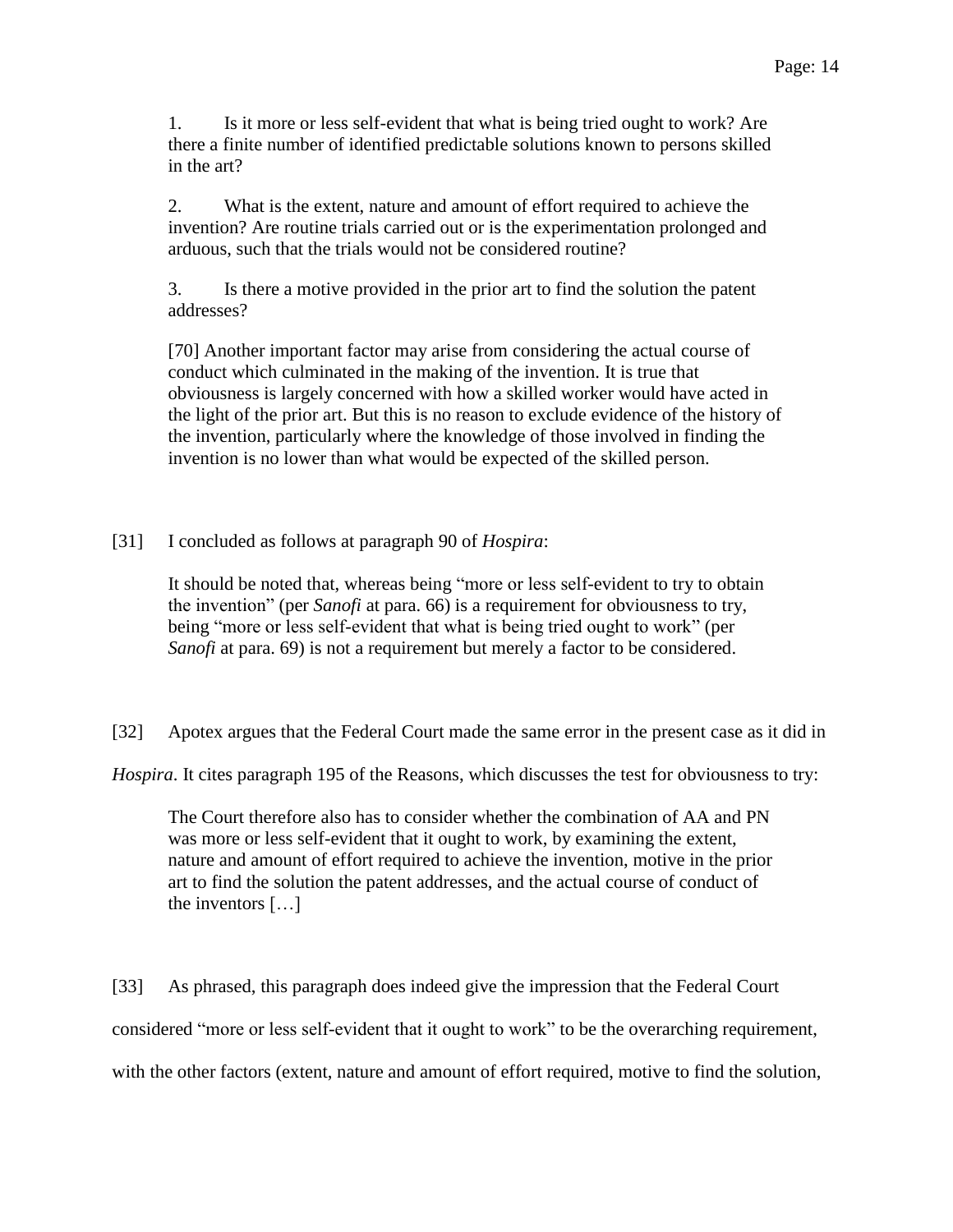and actual course of conduct) as considerations. However, I am not convinced that the Federal Court made a reviewable error in its obviousness to try analysis.

[34] This case is distinguishable from *Hospira*. There, the Federal Court had treated "more or less self-evident that what is being tried ought to work" as a requirement, and its consideration of at least one of the other factors had been inadequate: *Hospira* at para. 93. In the present case, the Federal Court considered each of the factors relevant to obviousness to try, and reached a conclusion based on that consideration: Reasons, paras. 196-202. While the Federal Court acknowledged that the POS was motivated to develop secondary hormonal therapies to treat CRPC, and to test AA for that purpose, it was not self-evident that the combination of AA and PN would work, and the trials conducted to achieve the invention were not routine. Based on a consideration of the relevant factors, the Federal Court concluded that, though the combination of AA and PN may have been "worth trying", it was not obvious to try. On the standard of palpable and overriding error (which is applicable to this issue of mixed fact and law), this conclusion was open to the Federal Court.

[35] Apotex criticizes the Federal Court's reliance on the 001 Study as an indication of the inventors' actual course of conduct. They note that the glucocorticoid tested was dexamethasone rather than PN. However, the Federal Court was aware of this distinction (Reasons, para. 217). There was no error in viewing this study as a step on the path to the invention.

[36] A final observation on paragraph 195 of the Reasons is that the Federal Court can be forgiven for its lack of clarity as to whether "more or less self-evident that it ought to work"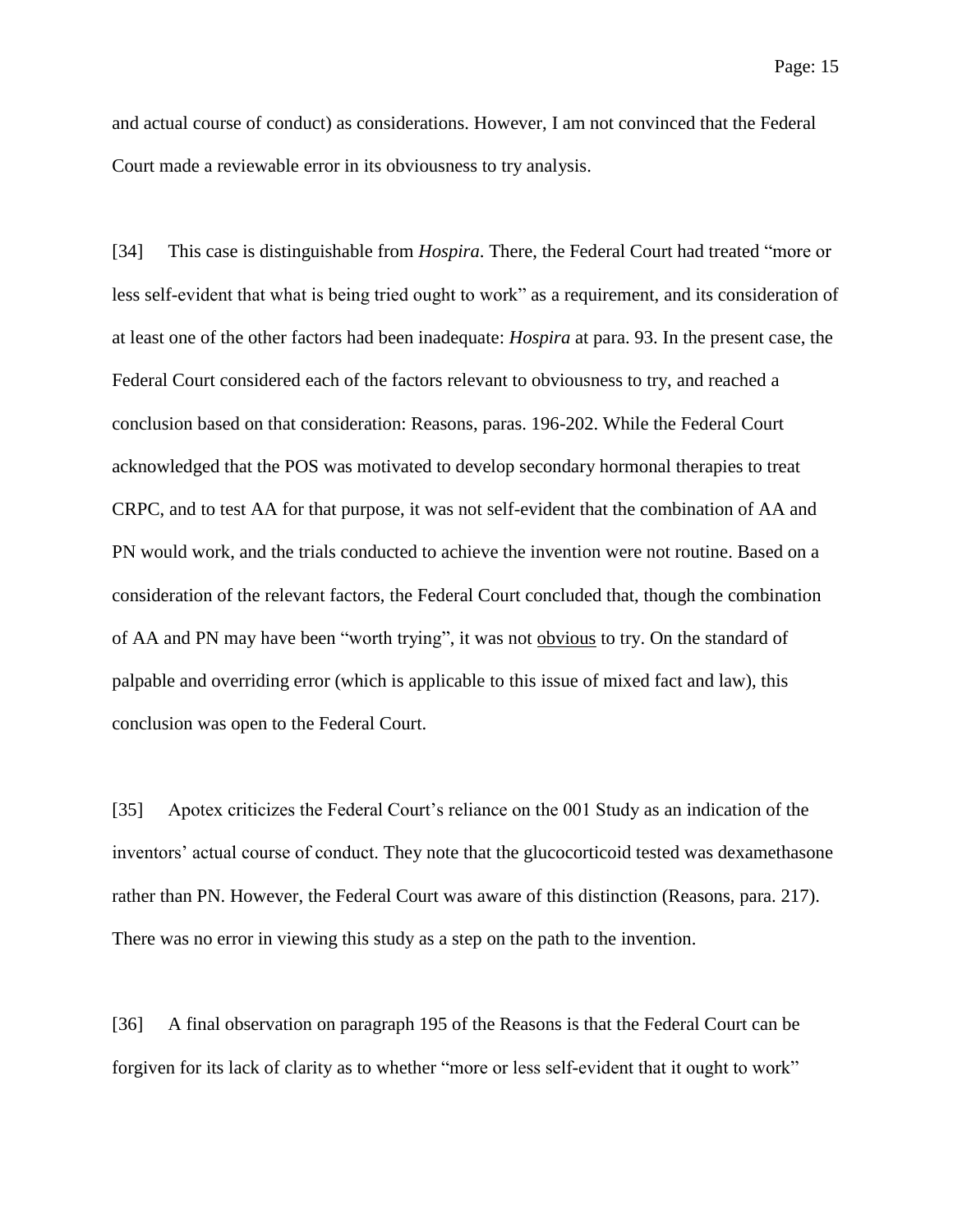should be considered a factor in the obviousness to try analysis, or a requirement. The Supreme Court itself gave mixed signals on the point. Before the passages quoted above from *Sanofi*, the Supreme Court stated as follows at paragraph 65: "I am of the opinion that the 'obvious to try' test will work only where it is […] more or less self-evident that what is being tested ought to work." Therefore, it appears that the Supreme Court treated this aspect as a requirement at paragraph 65, and then as a factor at paragraph 69. I maintain my view that "more or less selfevident that it ought to work" should be treated as a factor in the obviousness to try analysis, and not as a requirement. This appears to be more consistent with what the Supreme Court intended.

C. *Inutility*

[37] A valid patent requires utility, though a mere scintilla of utility is sufficient. Utility must be either demonstrated or soundly predicted no later than the filing date of the patent (*Apotex Inc. v. Wellcome Foundation Ltd.*, 2002 SCC 77, [2002] 4 S.C.R. 153 at para. 56; *AstraZeneca Inc. v. Apotex Inc.*, 2017 SCC 36, [2017] 1 S.C.R. 943 at para. 55). In the present case, the Federal Court found that the utility of the invention of the 422 Patent was demonstrated. It also concluded that the requirements for sound prediction of utility were not satisfied.

[38] Apotex challenges the conclusion that utility was demonstrated prior to the filing date of the 422 Patent. There is no challenge to the conclusion concerning sound prediction. Apotex notes that, to establish demonstrated utility, Janssen relied on the 001 and 004 Studies.

[39] While the 004 Study showed that the combination of AA and PN was useful in treating prostate cancer (some patients experienced a drop in PSA levels), it did not compare the results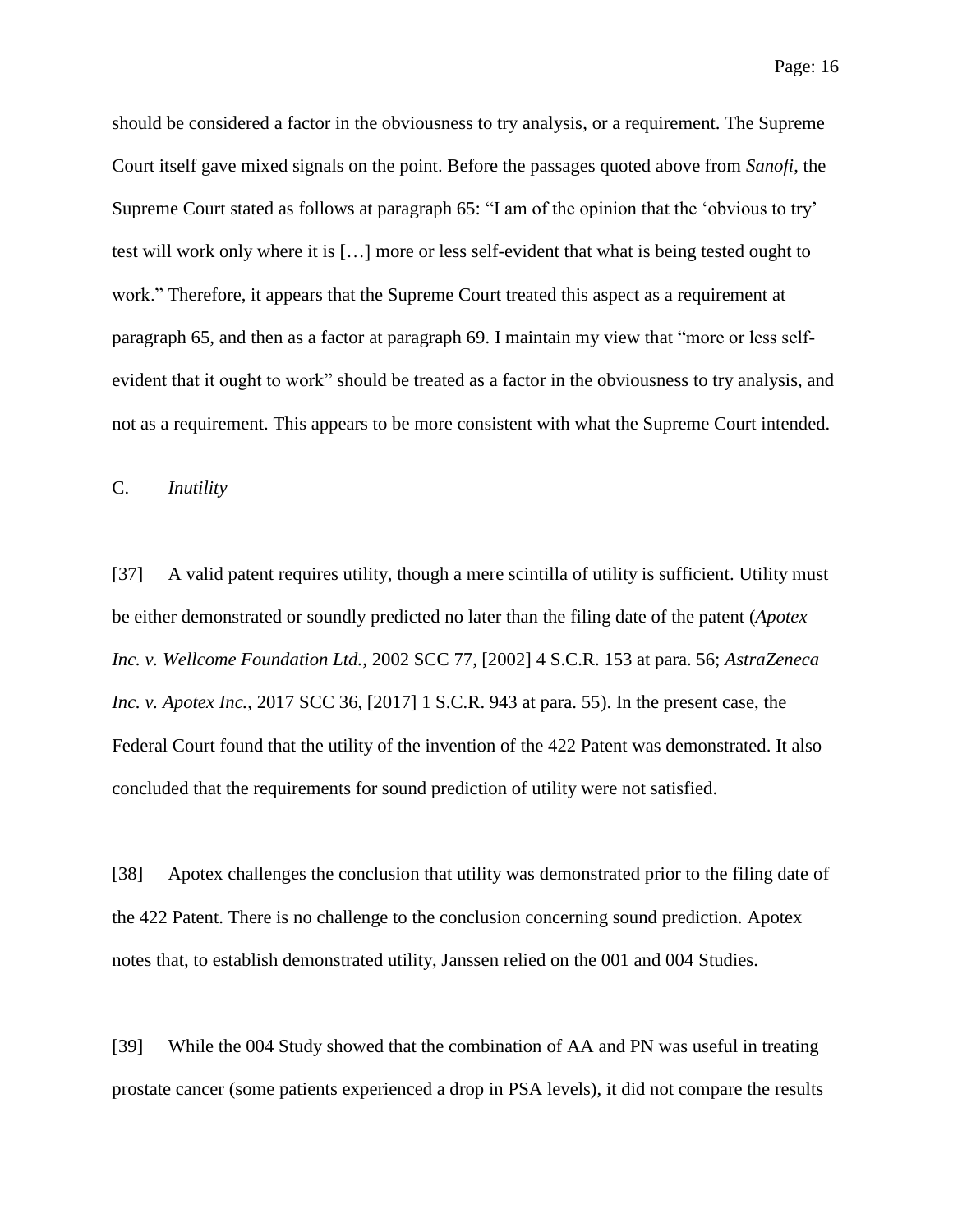obtained from the combination with results from the use of either drug alone. Accordingly, the 004 Study is insufficient, on its own, to demonstrate utility of the invention of the 422 Patent.

[40] The 001 Study did include a comparison with the results obtained from the use of AA alone, but the combination tested was AA and dexamethasone (a different glucocorticoid). Accordingly, the 001 Study alone does not demonstrate the utility of the combination claimed in the 422 Patent.

[41] The Federal Court noted the shortcomings of each of the 001 and 004 Studies, but observed that the results thereof have to be interpreted in the context of all of the test results, unless one test conclusively proves that the compound had no utility: Reasons, para. 214; *Teva Canada Ltd. v. Novartis AG*, 2013 FC 141, 428 F.T.R. 1 at paras. 215-216 (*Teva*). I agree with the statement in *Teva* at paragraph 215 that testing should be considered cumulatively when assessing demonstrated utility.

[42] The Federal Court concluded its analysis of demonstrated utility as follows:

[220] The main issue is whether these studies are enough to show that the combination of drugs was useful, as neither study has a clear comparison that would allow a person to determine that the combination was more effective than either drug taken alone.

[221] However, I have concluded that when considered in the context of the COU-AA-001 study as well as previous studies of the modest anti-cancer effects of PN, they provide evidence of a scintilla of utility of the combination of AA and PN over the anti-cancer effects of AA or PN on their own.

[43] Paragraph 221 indicates that the Federal Court was satisfied that the required scintilla of utility of the invention in issue (being results in treating prostate cancer with the combination of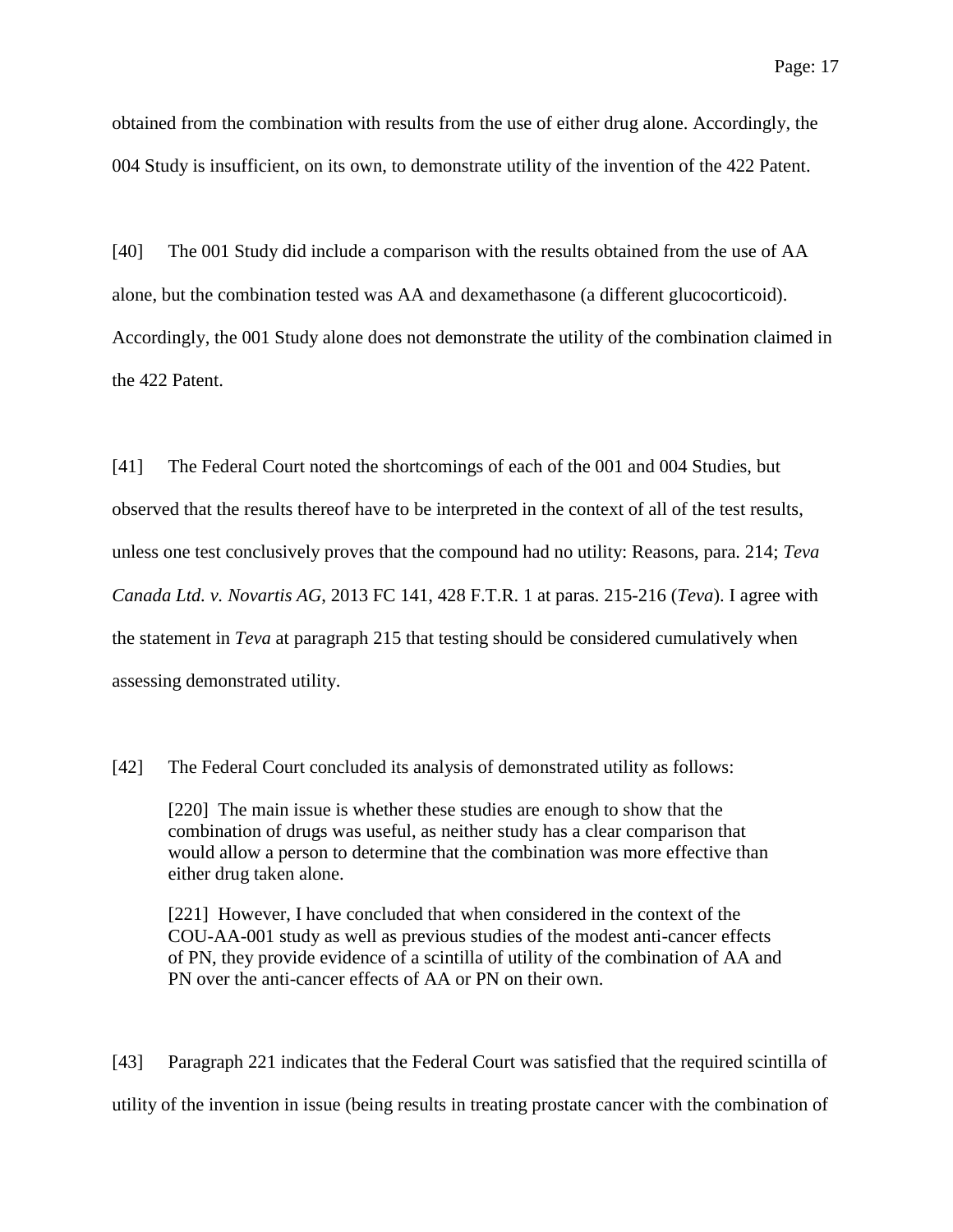AA and PN that are better than with either drug alone) was demonstrated by the cumulative effect of the 001 and 004 Studies, as well as "previous studies of the modest anti-cancer effects of PN."

[44] It is useful at this point to note that utility is a question of mixed fact and law, and to recall that the standard of review on such a question is palpable and overriding error. As has been indicated on numerous occasions, "palpable" means "obvious", and "overriding" means "going to the very core of the outcome": *South Yukon Forest Corp. v. R.*, 2012 FCA 165, 4 B.L.R. (5th) 31 at para. 46; *Benhaim v. St-Germain*, 2016 SCC 48, [2016] 2 S.C.R. 352 at para. 38. Therefore, for this Court to intervene on the issue of utility, Apotex must convince us that the Federal Court has made an obvious error that goes to the very core of the outcome.

[45] I recognize that the Federal Court's explanation for its conclusion is short on detail. I understand that the Federal Court was satisfied that the 004 Study showed the utility of the combination of AA and PN as a treatment for CRPC, though without any comparison to show that the combination is better than either drug alone. I also understand that the Federal Court was satisfied that the 001 Study provided a comparison of AA alone with a combination that, though different from the patented combination, is similar (in that both PN and dexamethasone are glucocorticoids). This seems to have satisfied the Federal Court as regards a comparison of the claimed combination to AA alone. The Federal Court also concluded at paragraph 115 of the Reasons that the 001 Study showed that AA was an effective cancer treatment on its own. This is relevant to the requirement, according to the Federal Court's claim construction, that each of the drugs in the combination attack the cancer in a meaningful way. Finally, the Federal Court's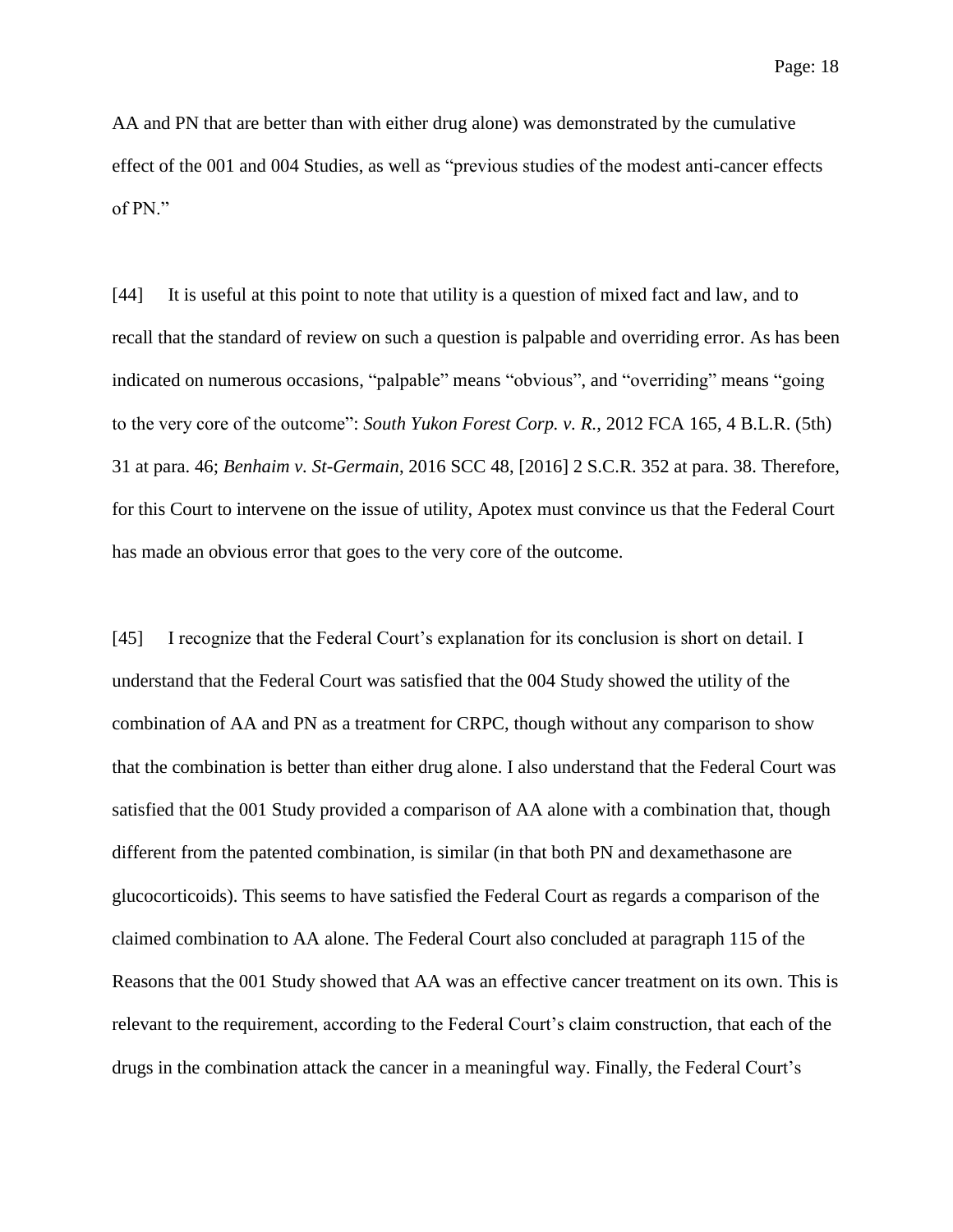reference to the known "modest anti-cancer effects of PN" seems to indicate that it was satisfied both that (i) PN has some anti-cancer effect in the combination, and (ii) the degree of that anticancer effect from PN alone would be less than the patented combination (i.e. the combination offers better results than PN alone). This would seem to cover all of the essential elements of the claims in issue.

[46] Based on my understanding as described in the previous paragraph, I am not convinced that the Federal Court made any error on the issue of utility that was palpable or obvious.

[47] Apotex also challenges the relevance of the 004 Study because it gauged anti-cancer effects by means of PSA testing (which the Federal Court recognized, at paragraph 19 of the Reasons, was used as "a surrogate measurement for the effectiveness of prostate cancer treatments"), rather than a direct measurement. Apotex argues that a PSA result does not demonstrate utility; it merely provides a factual basis for a prediction of utility. Since Janssen cannot rely on a sound prediction of utility, Apotex argues, there is no proper basis for finding utility.

[48] I note first that the Federal Court found, as a fact, that PSA indicated the response to prostate cancer in 2007: Reasons, para. 19. This suggests that a reduced PSA level can be a demonstration of utility in fighting cancer.

[49] Moreover, it is not necessary that tests conclusively prove the requisite utility: Donald H. MacOdrum, *Fox on the Canadian Law of Patents*, 5th ed., s. 6:13(a); *Pfizer Canada Inc. v.*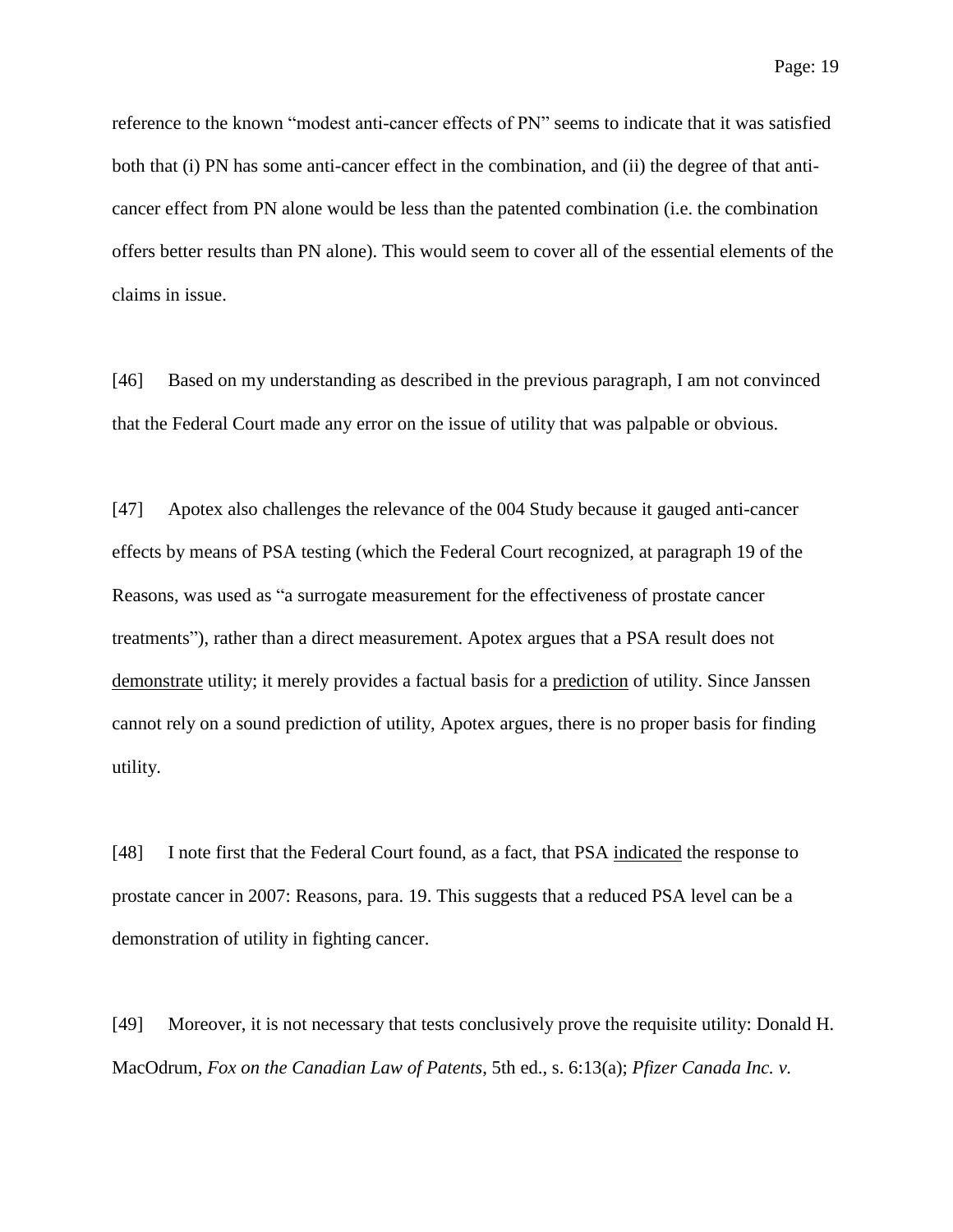*Novopharm Limited*, 2009 FC 638, 76 C.P.R. (4th) 83 at para. 87, aff'd 2010 FCA 242, 88 C.P.R. (4th) 405, rev'd on other grounds 2012 SCC 60, [2012] 3 S.C.R. 625. It is sufficient that the test results are strongly suggestive of utility, and that there is no other logical explanation for the test results is likely: *AstraZeneca Canada Inc. v. Mylan Pharmaceuticals ULC*, 2011 FC 1023, 96 C.P.R. (4th) 159 at para. 168, aff'd 2012 FCA 109, 101 C.P.R. (4th) 275. By this measure, PSA levels appear to be sufficient.

[50] More broadly however, it must be acknowledged that it is difficult to draw a clear line between a demonstration of utility and a prediction of utility. Professor Norman Siebrasse argues that there is no basis for distinguishing between the two in his article entitled "Must the Factual Basis for Sound Prediction be Disclosed in the Patent?" (2012) 28:1 C.I.P.R. 38. For the purposes of the present appeal, it is not necessary to address the question posed in the title of Prof. Siebrasse's article. However, I note the following observation at p. 47 thereof:

This principled argument that there is no sharp distinction between demonstrated utility and sound prediction reflects the practical reality. Initially, researchers may start with a hunch or speculation that a particular compound is worth investigating to treat a certain disease. As more tests are carried out, the evidence gradually accumulates until that speculation may reasonably be termed a prediction. With more evidence, the prediction turns into a sound prediction. As even more evidence accumulates, the soundness of the prediction gradually increases, until there is a point at which one more piece of evidence is obtained, and the totality of the evidence suffices to establish demonstrated utility. In some cases there may be a particular trial or experiment that is so dramatic that a researcher might say, "Yesterday we could only predict, but today we know." In other cases the last piece of evidence may be no more significant on its own than anything that went before, and it is the cumulative weight of the evidence that establishes demonstrated utility.

[51] Bearing in mind the vagueness of the line between prediction and demonstration, the general agreement that a PSA level indicates response to prostate cancer treatment, and the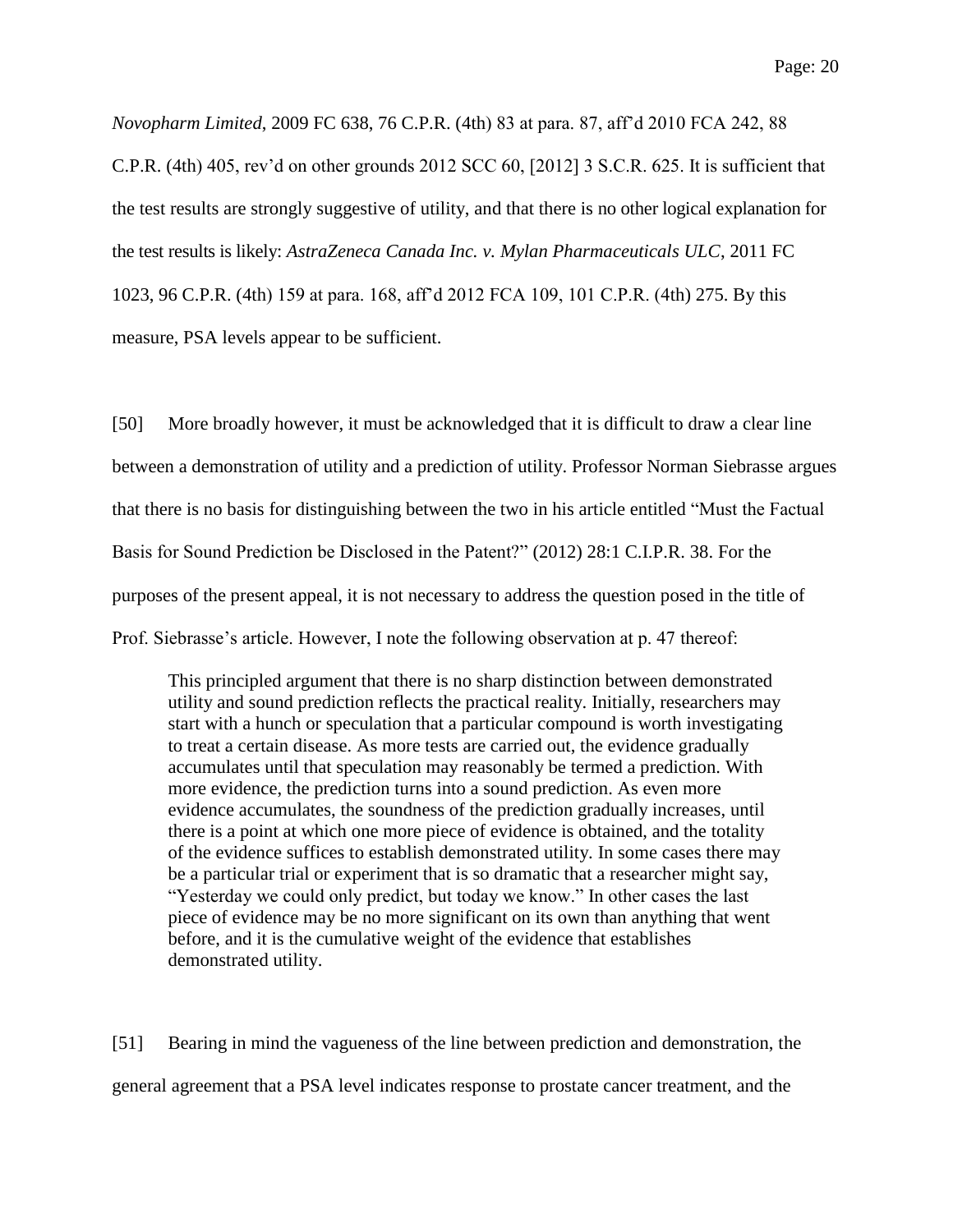applicable standard of review, I would not intervene on the Federal Court's conclusion as regards utility.

#### D. *Infringement*

[52] Because the product that Apotex proposes to market, APO-ABIRATERONE, is AA only, and it is only at the time of administration that it is combined with PN to make the combination defined in the claims is issue, this appeal is not concerned with direct infringement. Apotex would not directly infringe the 422 Patent upon selling APO-ABIRATERONE. Instead, this appeal concerns whether Apotex's marketing of APO-ABIRATERONE would induce infringement. As often is the case in matters decided pursuant to the Regulations, the question of whether Apotex will induce infringement turns mainly on the content of the proposed product monograph for APO-ABIRATERONE (the Product Monograph) because this document indicates how Apotex proposes to market the drug.

[53] As indicated above, the parties agree that the applicable legal test for inducing infringement is found in *Corlac Inc. v. Weatherford Canada Inc.*, 2011 FCA 228, 204 A.C.W.S. (3d) 888 at para. 162:

[...] A determination of inducement requires the application of a three-prong test. First, the act of infringement must have been completed by the direct infringer. Second, the completion of the acts of infringement must be influenced by the acts of the alleged inducer to the point that, without the influence, direct infringement would not take place. Third, the influence must knowingly be exercised by the inducer, that is, the inducer knows that this influence will result in the completion of the act of infringement …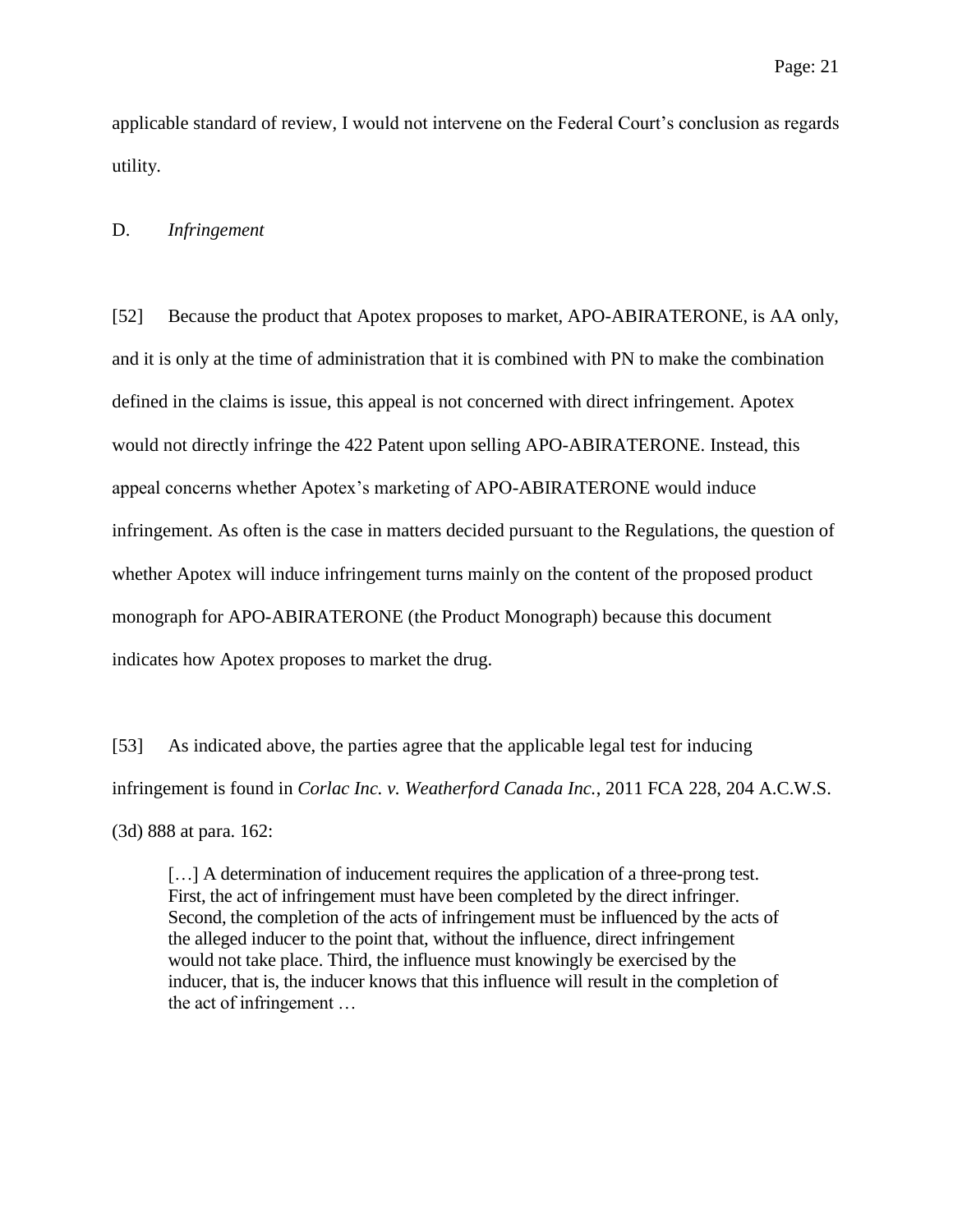[54] The first prong (an act of direct infringement) will be satisfied when someone combines APO-ABIRATERONE with PN as proposed in the Product Monograph at the time of administration. Apotex argues that the Federal Court erred when it concluded that the Product Monograph was sufficient to satisfy the second prong of the test (influence to the point that, without it, direct infringement would not take place). It argues that infringement requires that both components of the claimed combination contribute meaningful anti-cancer effects, but the Product Monograph contemplates PN only for its palliative effects.

[55] I am not convinced that the distinction Apotex urges is valid. The key to the second prong of the test is the act that the Product Monograph induces. In this case, that is the combination of AA and PN for the treatment of CRPC. The Federal Court concluded that when that combination is administered, both the AA and the PN will contribute meaningful anti-cancer effects as contemplated in the 422 Patent. Therefore, the Product Monograph directs an act of direct infringement. Moreover, the inducement of the act of direct infringement by the Product Monograph will clearly be with Apotex's knowledge, thus satisfying the third and last prong of the test for inducing infringement. This is not a case, as sometimes happens, where both infringing and non-infringing outcomes can result from following the directions in the Product Monograph. In this case, following the Product Monograph will inevitably result in an act of infringement.

[56] Apotex argues that the Federal Court's analysis depends on the Indications and Clinical Use section of the Product Monograph, which directs the use of AA and PN to treat prostate cancer, and the meaning of "treat" therein being as flexible as in the 422 Patent. Apotex argues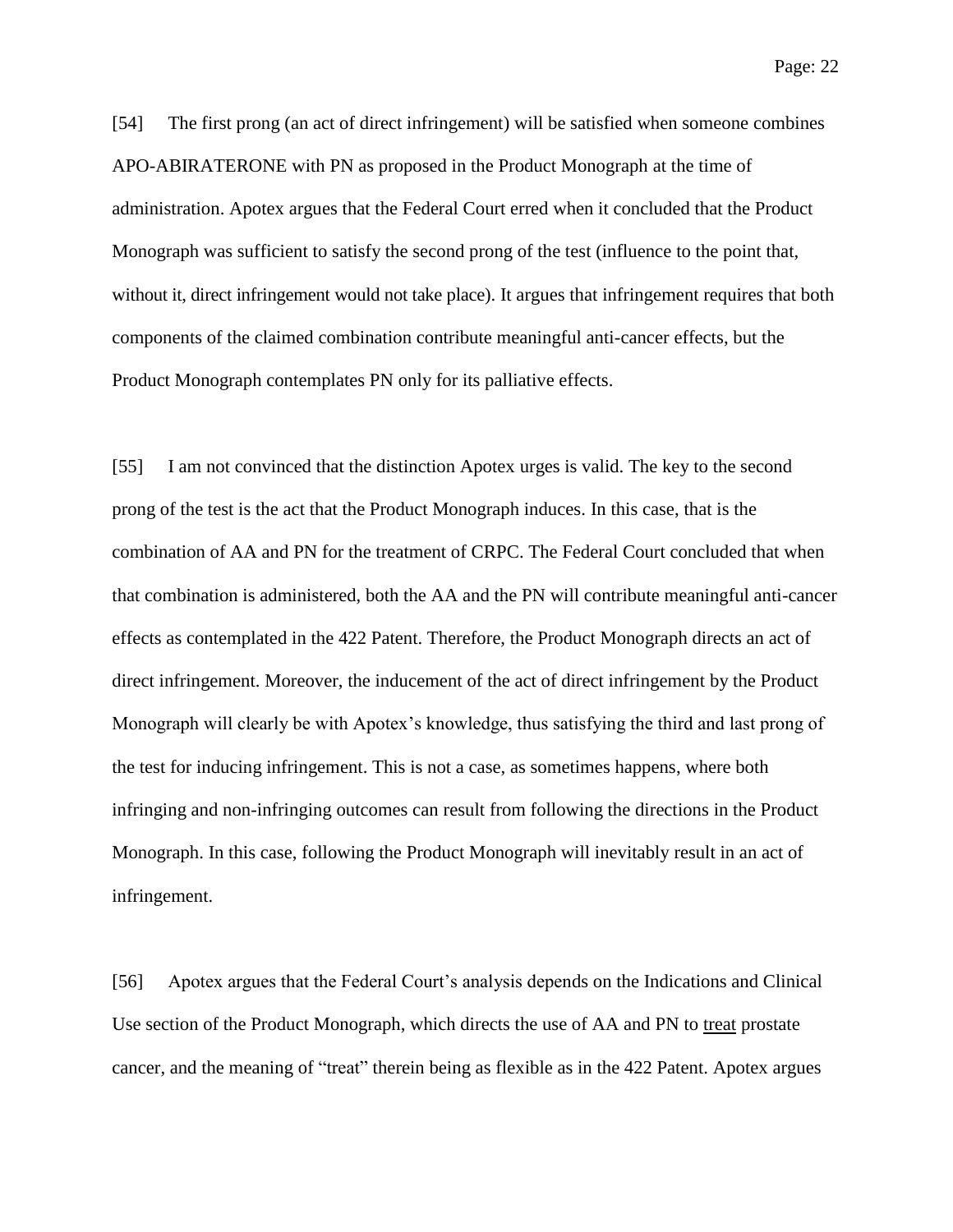that the Federal Court ignored expert evidence that the dosage of PN is not a therapeutically effective amount, in that it is insufficient to have an anti-cancer effect. However, the Federal Court noted that Apotex had admitted that PN has anti-cancer effects. Apotex argues that this reasoning was erroneous because the incidental anti-cancer effect of PN is irrelevant. However, this brings the argument full circle. The fact that an anti-cancer effect of PN may be incidental to its palliative effects does not alter the fact that direct infringement will inevitably result from the use of the combination as contemplated in the Product Monograph. Direct infringement occurs when all of the essential elements of the claimed invention are present, regardless of the infringer's knowledge of the patent or that the act in question will infringe. It is not in dispute that the Product Monograph states that "APO-ABIRATERONE (abiraterone acetate) is indicated in combination with prednisone for the treatment of metastatic prostate cancer (castrationresistant prostate cancer, mCRPC) in patients […]" This contemplates all of the essential elements of the patented combination.

[57] Apotex's inducement of the use of the infringing combination, together with its knowledge that its influence will result in the use of that combination, is sufficient to find inducing infringement. The issue of the anti-cancer effect being incidental does not assist Apotex because it is not necessary to establish that Apotex knew or intended that the combination would infringe. As I indicated at paragraph 45 of *Hospira*, "the knowledge at issue in the third prong of the test is knowledge that the influence is being exercised, rather than knowledge that the resulting activity will be an infringement."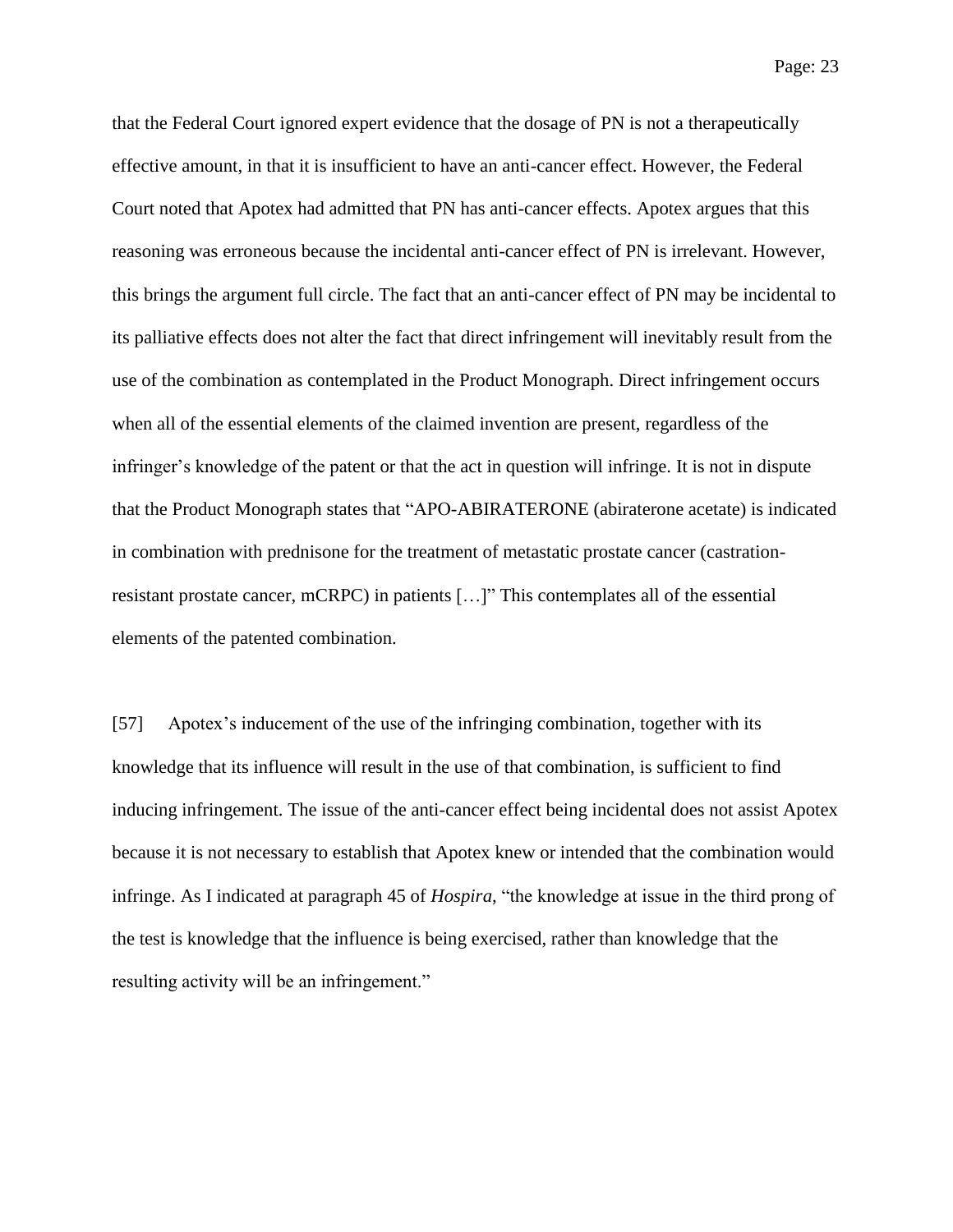[58] Infringement is a question of fact or mixed fact and law. Therefore, absent an extricable error of law, it is subject to review on a standard of palpable and overriding error. I see no such error in the Federal Court's analysis of infringement.

V. Conclusion

[59] Having concluded that none of Apotex's arguments concerning alleged errors by the Federal Court has merit, I would dismiss the present appeal with costs.

"George R. Locke"

J.A.

"I agree. Wyman W. Webb J.A."

"I agree.

Richard Boivin J.A."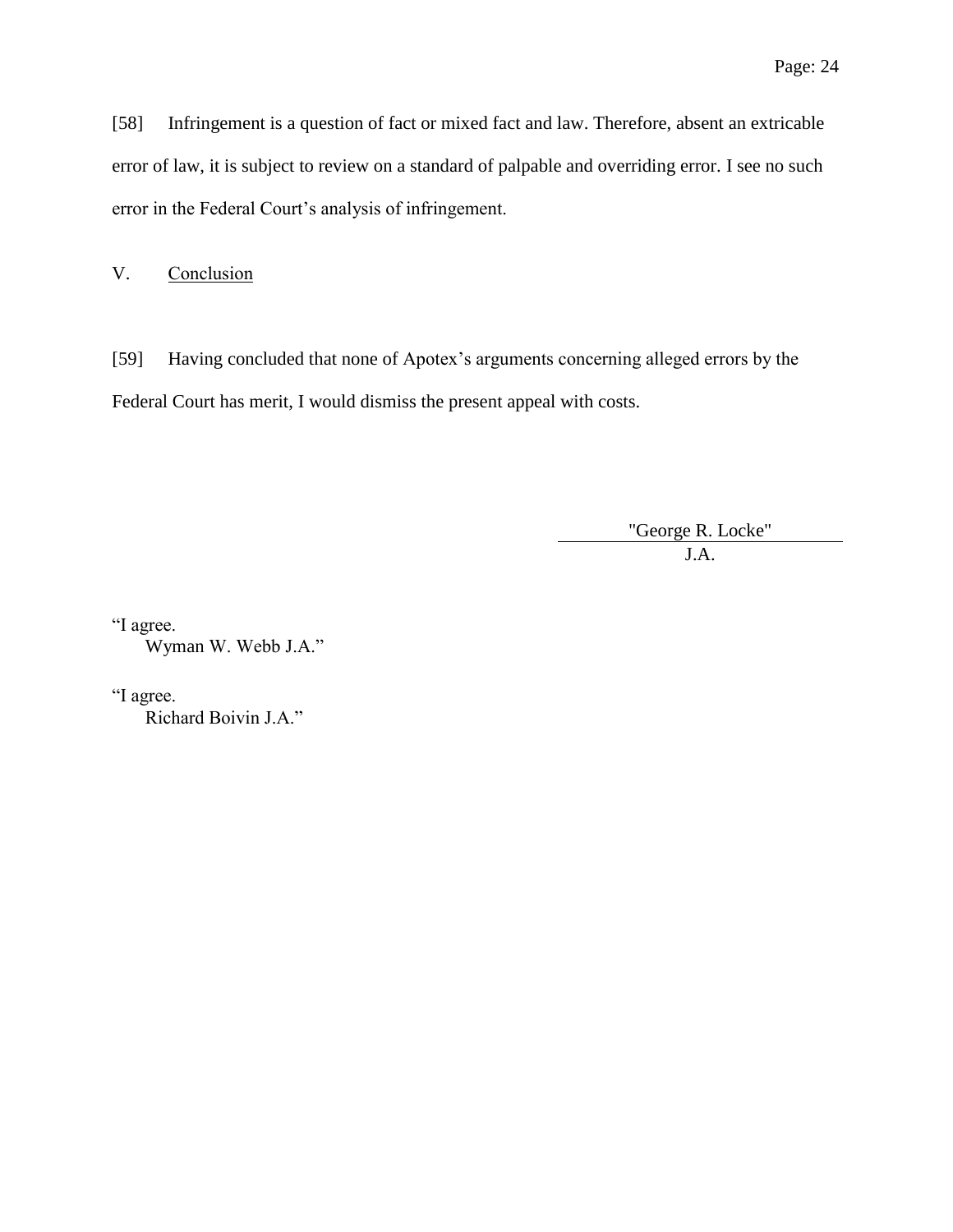#### **FEDERAL COURT OF APPEAL**

#### **NAMES OF COUNSEL AND SOLICITORS OF RECORD**

**DOCKET:** A-437-19

**STYLE OF CAUSE:** APOTEX INC. v. JANSSEN INC., JANSSEN ONCOLOGY INC., BTG INTERNATIONAL LTD. AND THE MINISTER OF HEALTH

**PLACE OF HEARING:** BY ONLINE VIDEO

**CONFERENCE** 

**DATE OF HEARING:** JANUARY 20, 2021

**REASONS FOR JUDGMENT BY:** LOCKE J.A.

**CONCURRED IN BY:** WEBB J.A.

BOIVIN J.A.

**DATED:** MARCH 4, 2021

#### **APPEARANCES:**

Andrew R. Brodkin Jenene Roberts

Peter Wilcox Stephanie Anderson Benjamin Reingold

FOR THE APPELLANT

APOTEX INC.

FOR THE RESPONDENTS

JANSSEN INC., JANSSEN ONCOLOGY INC., AND BTG INTERNATIONAL LTD.